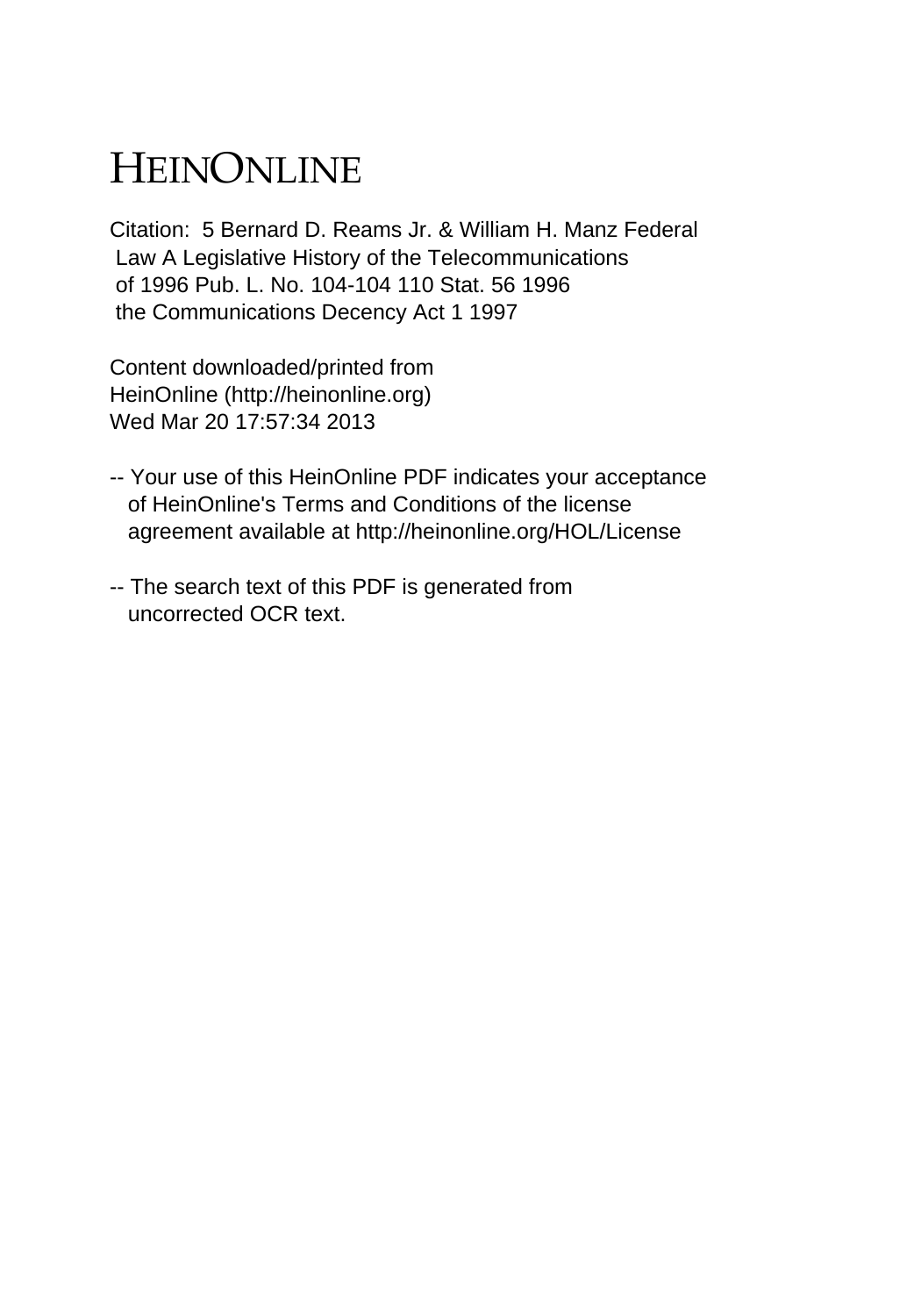103p CONGRESS **1st SESSION** 

# H.R. 3636

To promote a national communications infrastructure to encourage deployment of advanced communications services through competition, and for other purposes.

## IN THE HOUSE OF REPRESENTATIVES

#### NOVEMBER 22, 1993

Mr. MARKEY (for himself, Mr. FIELDS of Texas, Mr. BOUCHER, Mr. OXLEY, Mr. HALL of Texas, Mr. MOORHEAD, Mr. BRYANT, Mr. BARTON of Texas, Mr. LEHMAN, Mr. HASTERT, Mr. RICHARDSON, Mr. GILLMOR, and Ms. SCHENK) introduced the following bili; which was referred to the Committee on Energy and Commerce

# A BILL

To promote a national communications infrastructure to encourage deployment of advanced communications services through competition, and for other purposes.

 $\mathbf{1}$ Be it enacted by the Senate and House of Representa-

 $\overline{2}$ tives of the United States of America in Congress assembled.

#### **SECTION 1. SHORT TITLE.** 3

 $\overline{\mathbf{4}}$ This Act may be cited as the "National Communica-

5 tions Competition and Information Infrastructure Act of

6 1993".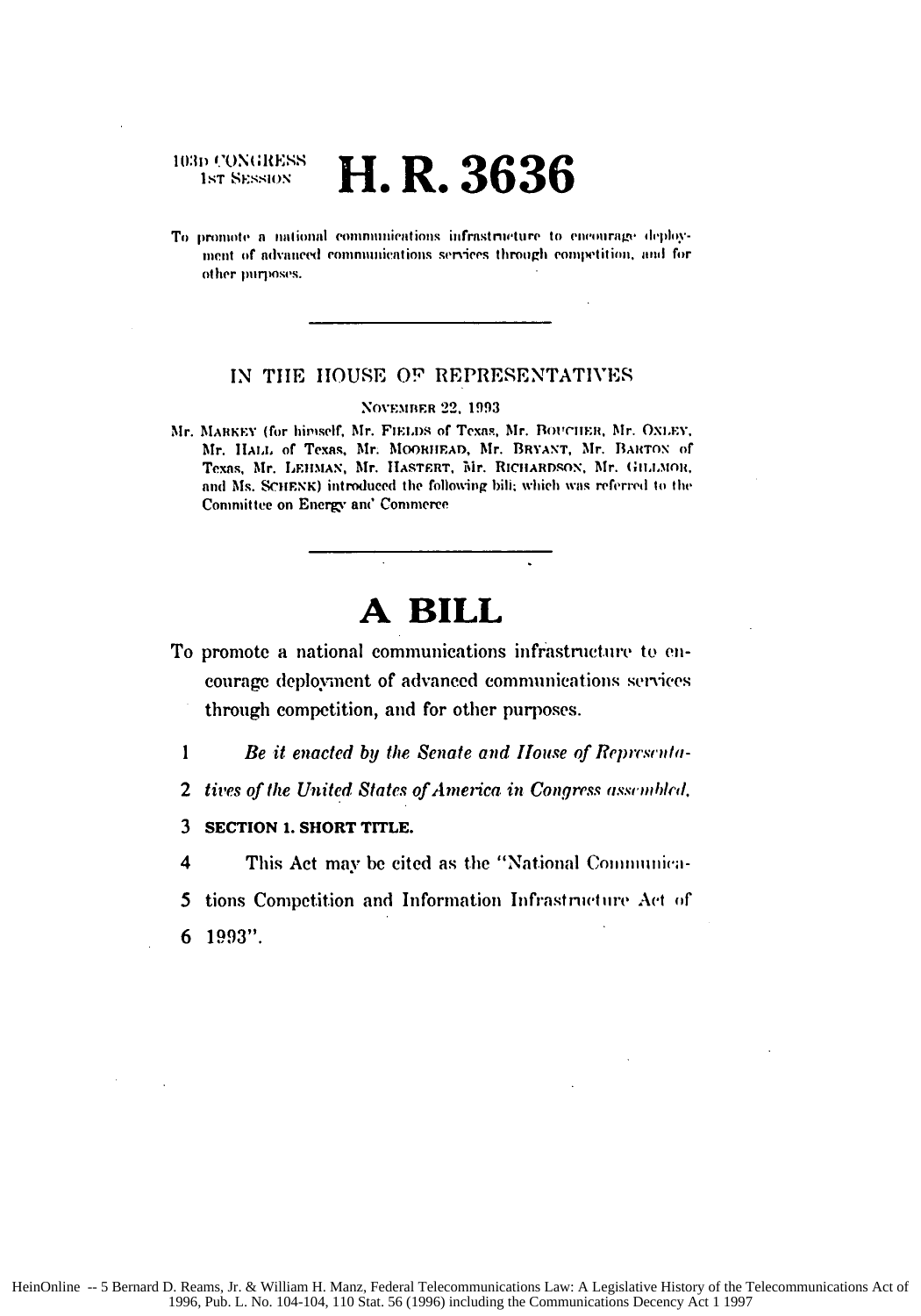#### **TITLE** I-TELECOMMUNI- $\mathbf{I}$ **CATIONS INFRASTRUCTURE**  $\overline{2}$ AND COMPETITION 3

#### $\boldsymbol{A}$ SEC. 101. POLICY; DEFINITIONS.

 $\overline{\mathbf{S}}$ (a) POLICY.—Section 1 of the Communications Act of 1934 (47 U.S.C. 151) is amended-6

 $\overline{7}$ (1) by inserting "(a)" after "SECTION 1."; and 8 (2) by adding at the end thereof the following 9 new subsection:

10 "(b) The purposes described in subsection (a), as they relate to common carrier services, include-11

 $12$ "(1) to preserve and enhance universal tele-13 communications service at affordable rates:

14 "(2) to encourage the continued development 15 and deployment of advanced and reliable capabilities 16 and services in telecommunications networks;

 $17$ "(3) to ensure that the costs of such networks 18 and services are allocated equitably among users and 19 are constrained by competition whenever possible;

 $20$ "(4) to ensure a seamless and open nationwide 21 telecommunications network through joint planning, 22 coordination, and service arrangements between and 23 among carriers; and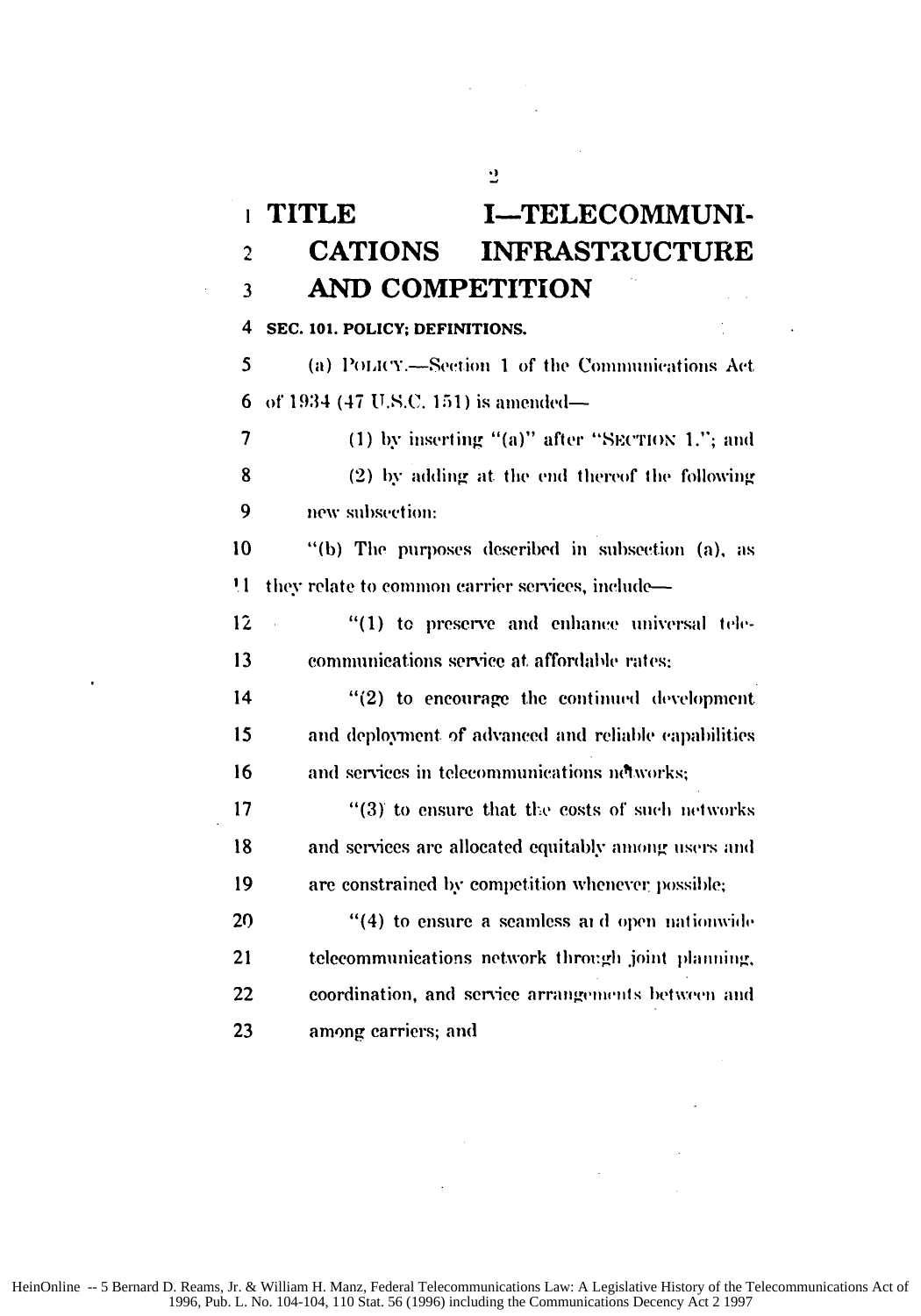$\mathbf{I}$ "(5) to ensure that common carriers' networks  $\overline{2}$ function at a high standare of quality in delivering 3 advances in network capabilities and services.".

(b) DEFINITIONS.—Section 3 of such Act (47 U.S.C. 4 5 153) is amended by adding at the end thereof the follow-6 ing new subsections:

 $\overline{1}$ "(hh) 'Information service' means the offering of a eapability for generating, acquiring, storing, transforming, 8 9 processing, retrieving, utilizing, or making available information via telecommunications, and includes electronic  $10<sup>°</sup>$  $\mathbf{1}$ publishing, but does not include any use of any such capa- $12$ bility for the management, control, or operation of a telecommunications system or the management of a tele-13 communications service.  $14$ 

15 "(ii) 'Equal access' means to afford, to any person 16 seeking to provide an information service or a competing telecommunications service, reasonable and nondiscrim- $17$ 18 inatory access-

19 "(1) to databases, signaling systems, poles, 20 ducts, conduits, and rights-of-way owned or con- $21$ trolled by a local exchange carrier, or other facilities 22 or information (including customer numbers) inte-23 gral to the transmission, routing, or other provision 24 of telephone exchange services;

 $\ddot{.}$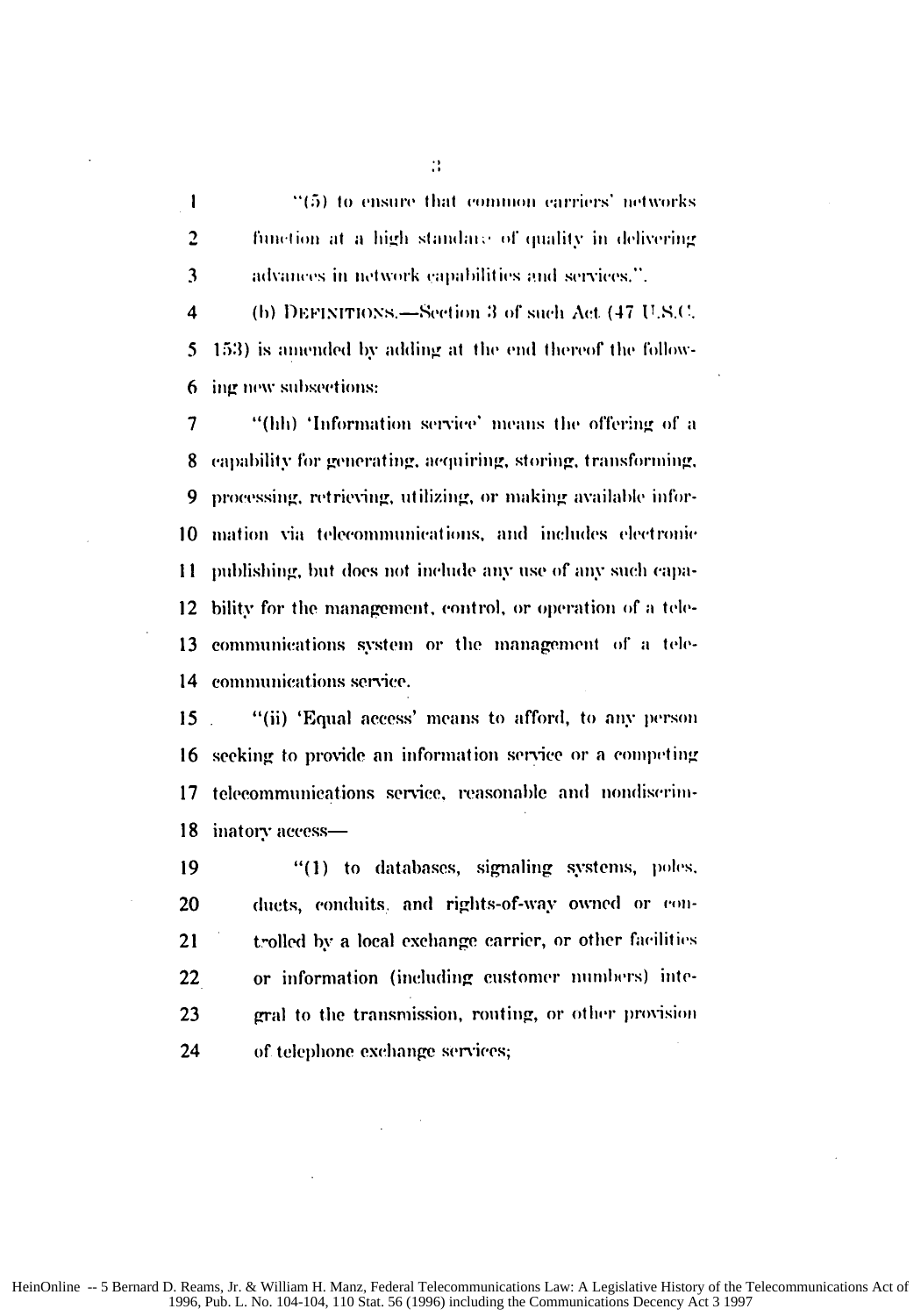**1 1 ''(2)** that is at least equal in type and quality 2 to the access which the carrier affords to itself or to 3 any other person; and

4 "(3) that is sufficient to ensure the full inter-5 operability of the equipment and facilities of the car-6 rier and of the person seeking such access.

7 "(jj) 'Open platform service' means a switched, end-8 to-end digital telecommunications service, subject to title 9 II of this Act, which (1) provides subscribers with suffi-10 cient network capability to access multimedia information **I I** services, (2) is widely available throughout each State, (3) 12 is provided based on accepted standards, and (4) is avail-13 able to all customers on a single line basis upon reasonable 14 request.

15 "(kk) 'Local exchange carrier' means any person that 16 is engaged in the provision of telephone exchange service 17 or telephone exchange access service.

18 **"(11)** 'Telephone exchange access service' means the 19 offering of telephone exchange services or facilities for the 20 purpose of the origination or termination of interexchange 21 telecommunications services to or from an exchange area. 22 "(mm) 'Telecommunications' means the trans-23 mi.ision, between or among points spevified *by* the ens-24 tomer, of information of the customer's choosing, without 25 change in the form or content of the information as sent.

 $\mathbf{I}$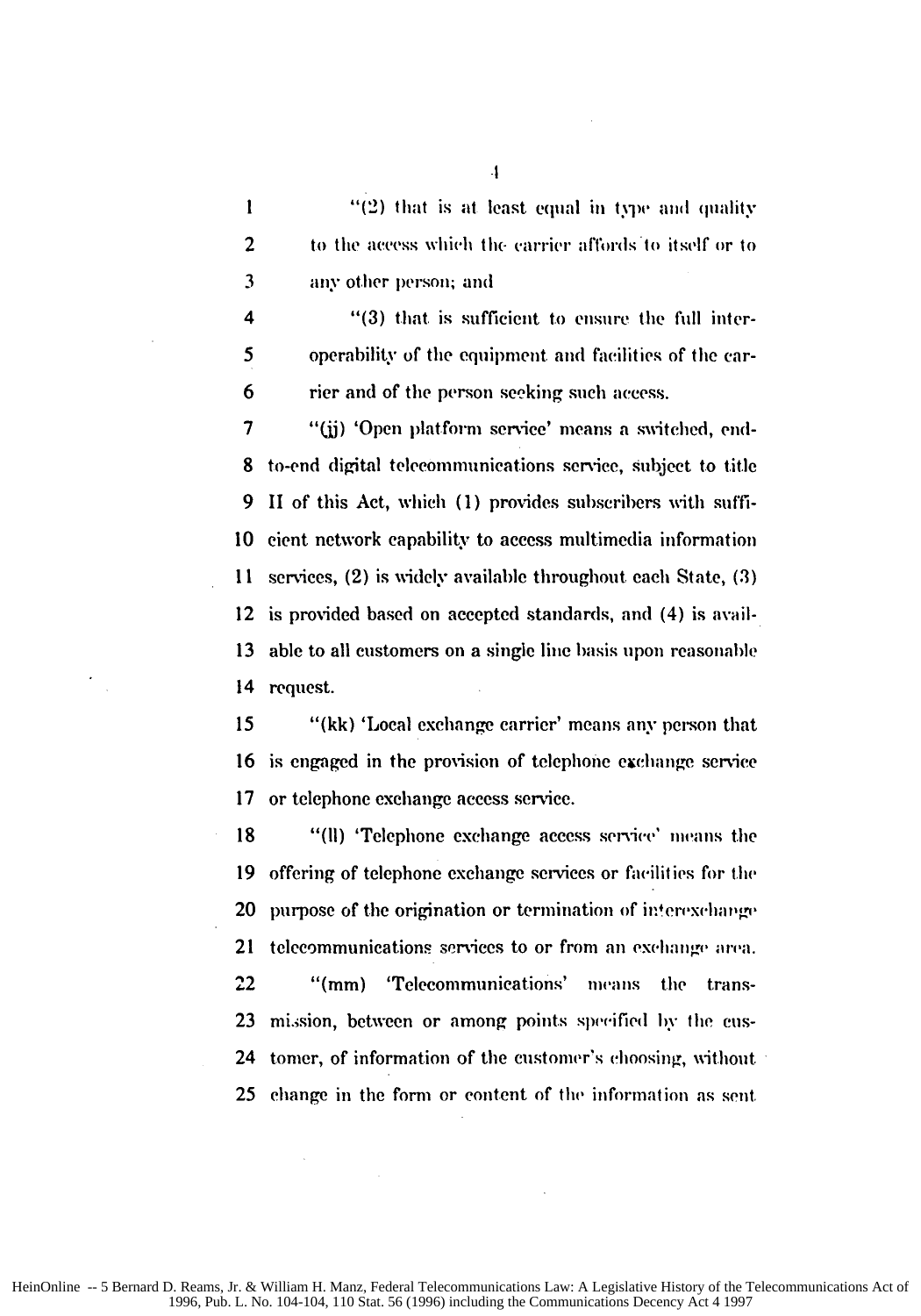1 and received, by means of an electromagnetic transmission 2 medium, including all instrumentalities, facilities, appara-3 tus, and services (including the collection, storage, for-4 warding, switching, and delivery of such information) essential to such transmission. 5

6 "(nn) 'Telecommunications service' means the offering, on a common carrier or other basis, of telecommuni-7 8 cations facilities, or of telecommunications by means of such facilities. Such term does not include an information 9 10 service.".

#### 11 SEC. 192. EQUAL ACCESS AND NETWORK FUNCTIONALITY  $12$ AND QUALITY.

13 (a) AMENDMENT.—Section 201 of the Communica-14 tions Act of 1934 (47 U.S.C. 201) is amended by adding at the end thereof the following new subsections: 15

16 "(c) EQUAL ACCESS.-

17 "(1) OPENNESS AND ACCESSIBILITY OBLIGA-18  $TIONS$ <sub>-</sub>

19 "(A) COMMON CARRIER OBLIGATIONS.-20 The duty of a common carrier under subsection  $21$ (a) to furnish communications service includes  $22$ the duty to furnish that service in accordance 23 with such regulations with respect to the open-24 ness and accessibility of common carrier net-25 works as the Commission may prescribe as nec-

5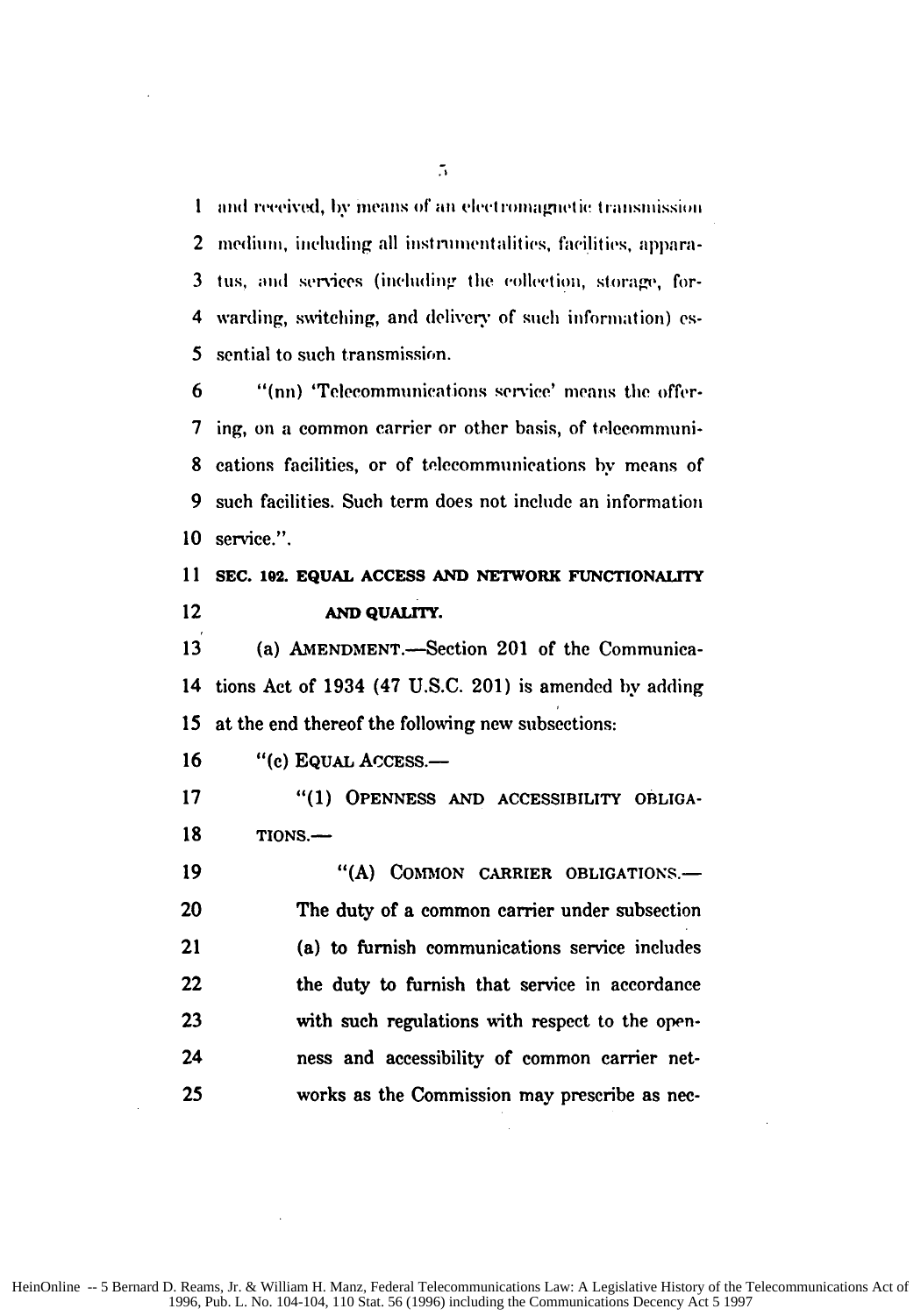| I              | essary or desirable in the public interest pursu- |
|----------------|---------------------------------------------------|
| $\mathbf{r}$   | ant to this subsection.                           |
| 3              | "(B) ADDITIONAL OBLIGATIONS OF LOCAL              |
| 4              | EXCHANGE CARRIERS.-The duty under such            |
| 5              | subsection of a local exchange carrier includes   |
| 6              | the duty-                                         |
| $\overline{7}$ | "(i) to provide, in accordance with the           |
| 8              | regulations prescribed under paragraph            |
| 9              | (2), equal access to and interconnection          |
| 10             | with the facilities of the carrier's networks     |
| 11             | to any other carrier or person providing          |
| 12             | telecommunications services reasonably re-        |
| 13             | questing such equal access and inter-             |
| 14             | connection, so that the networks are fully        |
| 15             | interoperable; and                                |
| 16             | "(ii) to offer unbundled features,                |
| 17             | functions, and capabilities in accordance         |
| 18             | with requirements prescribed by the Com-          |
| 19             | mission pursuant to this subsection and           |
| 20             | other laws.                                       |
| 21             | "(2) EQUAL ACCESS AND INTERCONNECTION             |
| 22             | REGULATIONS.-                                     |
| 23             | $\lq\lq (A)$<br>REGULATIONS REQUIRED.-The         |
| 24             | Commission shall, within 1 year after the date    |
| 25             | of enactment of this subsection, establish regu-  |

 $\sim$ 

 $\mathbf{R}$ 

 $\ddot{\phantom{0}}$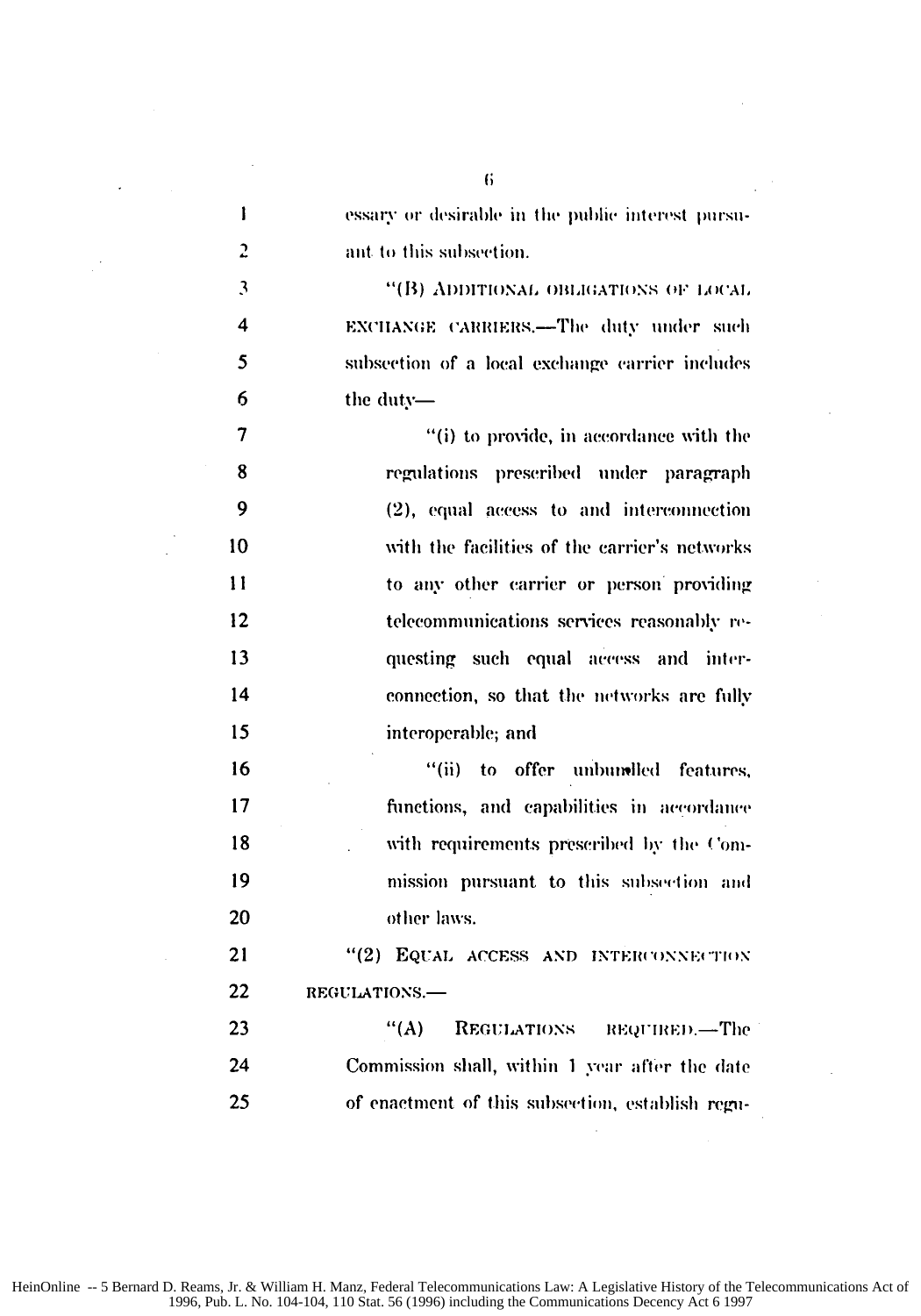| $\mathbf{I}$   | lations that provide reasonable and nondiscrim-    |
|----------------|----------------------------------------------------|
| $\overline{2}$ | inatory equal access to and interconnection with   |
| 3              | the facilities of a local exchange carrier's net-  |
| 4              | work at any technically feasible and economi-      |
| 5              | cally reasonable point within the carrier's net-   |
| 6              | work on reasonable terms and conditions, to        |
| 7              | any other carrier or person providing tele-        |
| 8              | communications services requesting such access.    |
| 9              | The Commission shall establish such regula-        |
| 10             | tions after consultation with the Joint Board      |
| 11             | established pursuant to subparagraph (D).          |
| 12             | Such regulations shall provide for actual col-     |
| 13             | location of equipment necessary for interconnec-   |
| 14             | tion at the premises of a local exchange carrier,  |
| 15             | except that the regulations shall provide for vir- |
| 16             | tual collocation where the local exchange carrier  |
| 17             | demonstrates that actual collocation is not prac-  |
| 18             | tical for technical reasons or because of space    |
| 19             | limitations.                                       |
| 20             | "(B) COMPENSATION.—The Commission                  |
| 21             | shall establish rules, within 1 year after the     |
| 22             | date of enactment of this subsection, for the      |
| 23             | just and reasonable compensation to the ex-        |

 $\bar{\gamma}$ 

24

 $25$ 

 $\overline{I}$ 

change carrier providing such interconnection

and equal access pursuant to subparagraph  $(A)$ .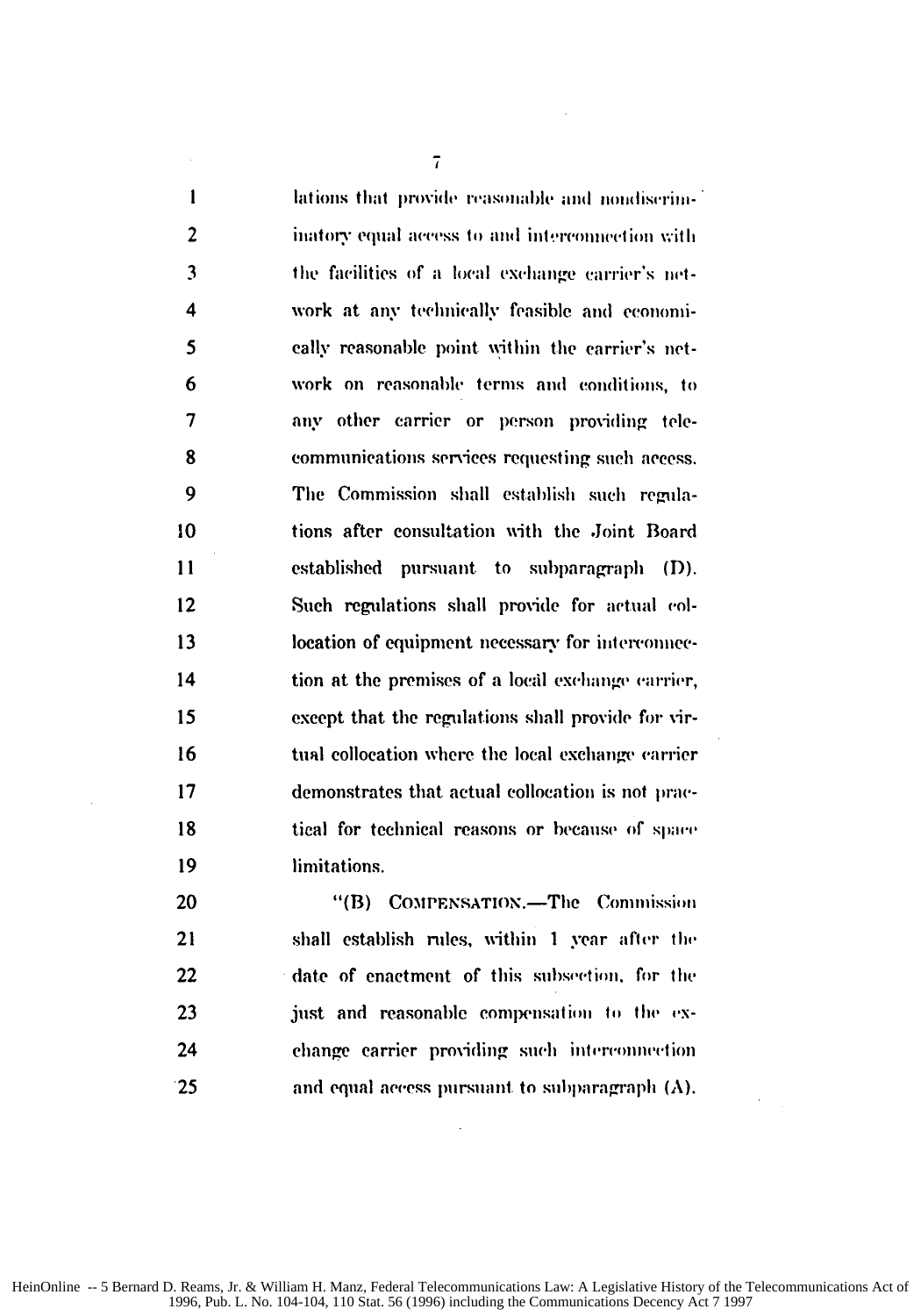- **I** "(C) ExEMrrIONS **AND** MODIFICATIONS.- 2 Notwithstanding any other provision of this 3 subsection, a local exchange carrier in a rural 4 area shall not **be** required to provide equal **ae-***5* **cess** and intereonnection to another local **ex-**6 change carrier. The Commission may modify the requirements of this paragraph for any local **8** exchange carrier that has, in the aggregate na-9 tionwide, fewer than 500,000 subscriber lines 10 installed, to the extent that the Commission de-11 **termines that compliance with such require-**12 ments would be unduly economically burden-13 some, technologically infeasible, or otherwise 14 not in the public interest. **15** "(D) JOINT BOARD ON EQUAL ACCESS AND 16 **INTERCONNECTION** STANDARDs.-Within **30 17** days after the date of enactment of this sub-**18** section, the Commission shall convene a **Fed-19** eral-State Joint Board under section 410(c) for 20 the purpose of preparing a recommended deci-21 sion for the Commission with respect to the 22 equal access ard interconnection regulations re-
- 23 quired by th<sup>-</sup> paragraph.
- 24 "(E) ENFORCEMENT OF EXISTING REGU-25 LATIONS.-Nothing in this section shall be con-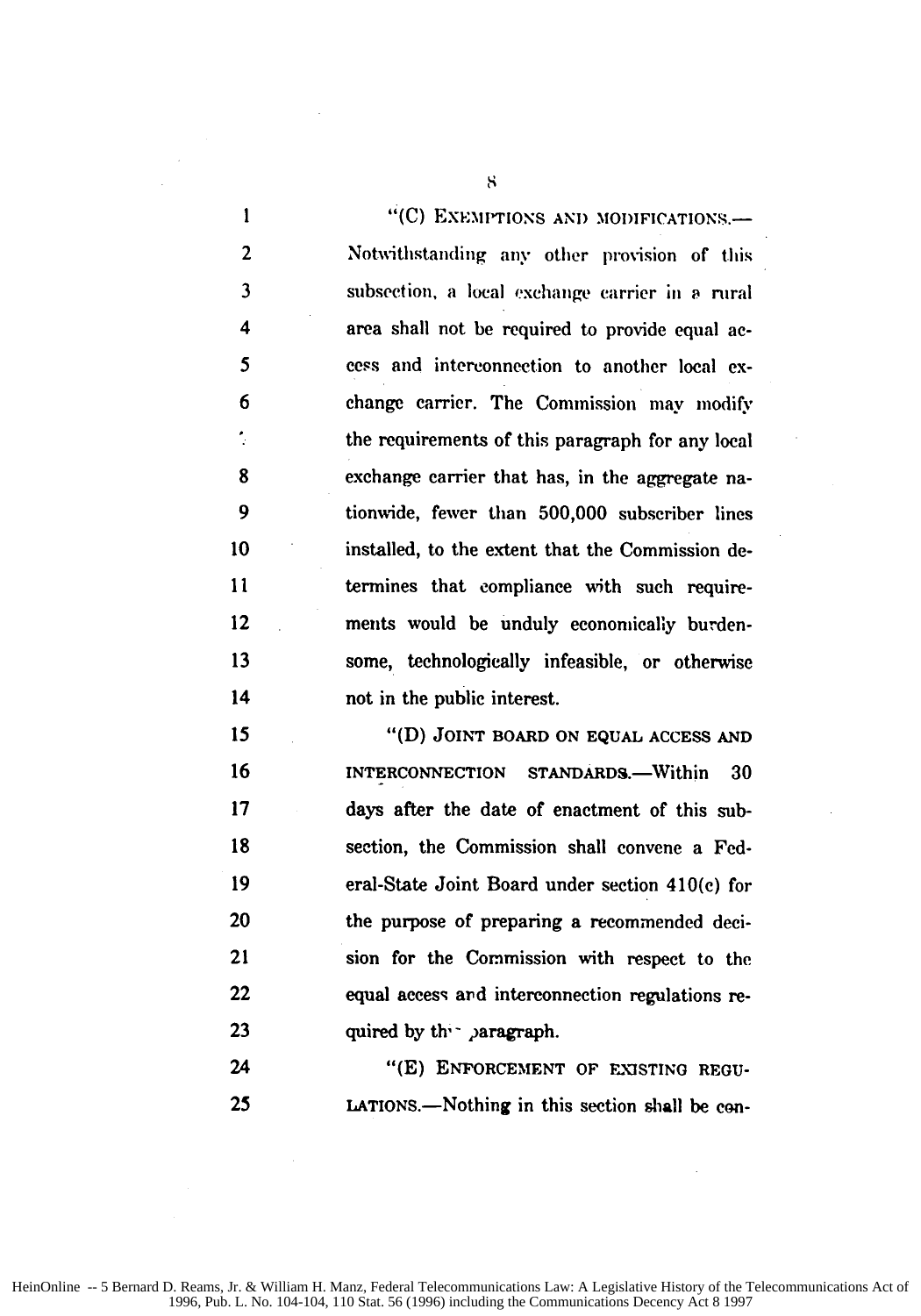| 1            | strued to prohibit the Commission from enforc-        |
|--------------|-------------------------------------------------------|
| $\mathbf{2}$ | ing regulations prescribed prior to the date of       |
| 3            | enactment of this section in fulfilling the re-       |
| 4            | quirements of this subsection to the extent that      |
| 5            | such regulations are consistent with the provi-       |
| 6            | sions of this subsection.                             |
| 7            | "(3) STATE PREEMPTION.—Notwithstanding                |
| 8            | section 2(b), no State or local government may, after |
| 9            | one year after the date of enactment of this          |
| 10           | subsection-                                           |
| 11           | "(A) effectively prohibit any provider of             |
| 12           | any telecommunication services from providing         |
| 13           | that or any other such service, or impose any         |
| 14           | restrictions on entry into the business of provid-    |
| 15           | ing any such service that is inconsistent with        |
| 16           | this subsection or any ether provision of this        |
| 17           | Act, or any regulation thereunder;                    |
| 18           | "(B) prohibit any carrier or other person             |
| 19           | providing telecommunications services from ex-        |
| 20           | ercising the access and interconnection rights        |
| 21           | provided under this subsection; or                    |
| 22           | "(C) impose any limitation on the exercise            |
| 23           | of such rights that is inconsistent with this sub-    |
| 24           | section or the regulations prescribed under this      |
| 25           | subsection.                                           |

 $\frac{1}{\epsilon}$ 

**pI**

HeinOnline -- 5 Bernard D. Reams, Jr. & William H. Manz, Federal Telecommunications Law: A Legislative History of the Telecommunications Act of 1996, Pub. L. No. 104-104, 110 Stat. 56 (1996) including the Communications Decency Act 9 1997

 $\hat{\mathcal{L}}$ 

 $\bar{z}$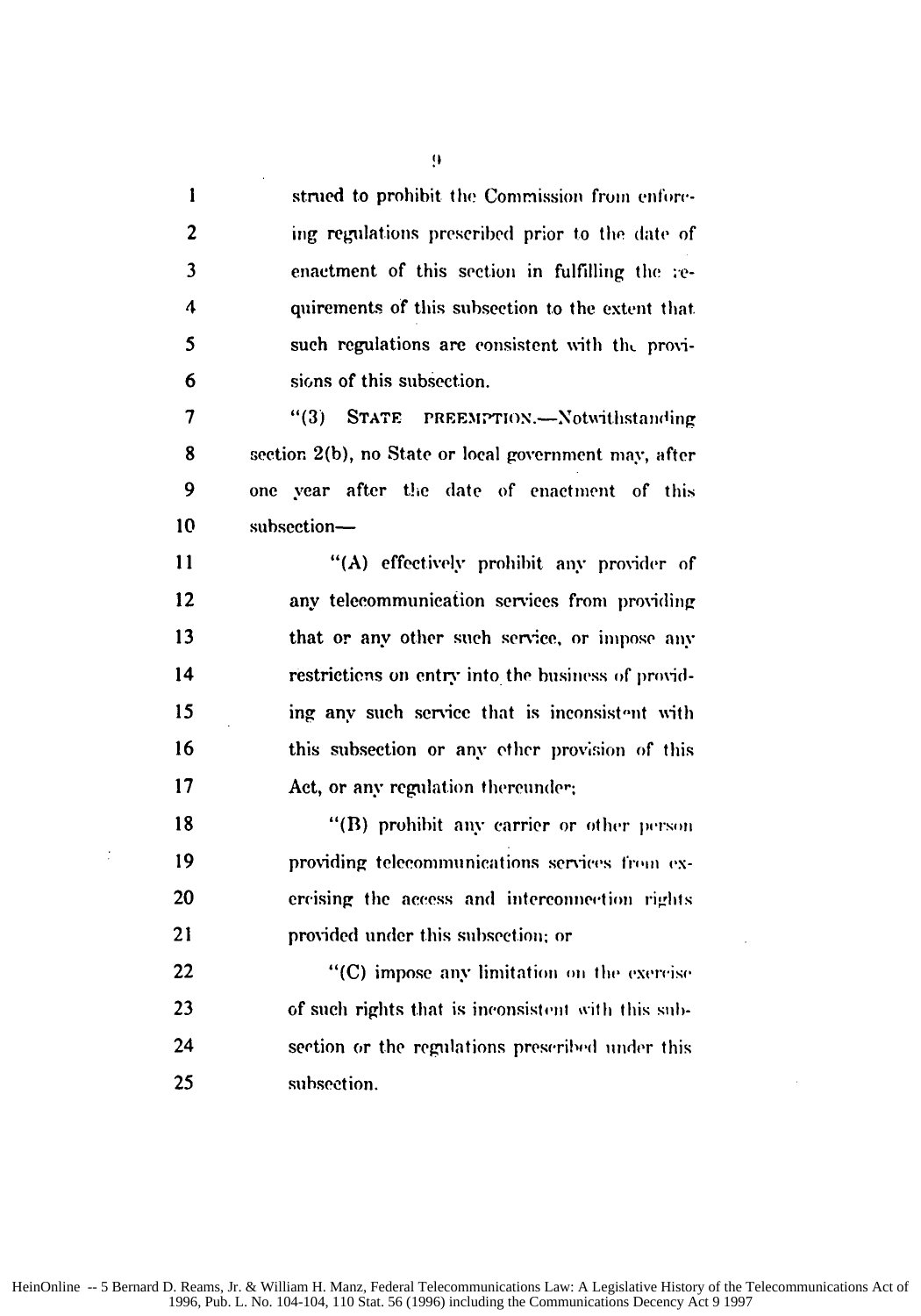**1** 1"(4) TARIFF.-

2 "(A) GENERALLY.—A local exchange car-3 rier shall, within 18 iaontlhs **;'h1tr** the date of 4 enactment of this subsection, prepare and file 5 tariffs in accordance with this Act with respect 6 to tile services or elements **olfired** to comply 7 with the equal access and interconnection **regu-**8 lations required under this subsection. The 9 costs that a carrier incurs in providing such **10** services or elements of exchange services shall <sup>11</sup>**be** borne solely **by** the users of the features and 12 functions comprising such services or which 13 uses or includes such service element. The Com-14 mission shall review such tariffs to ensure **15** that-16 "(i) the charges for such services or 17 elements of exchange services are cost-**18** based; and **19** "(ii) the terms and conditions **con-**20 tained in such tariffs do not bundle to-21 gether any separable ele'nents, features, or 22 functions. 23 "(B) SUPPORTING **INFORMATION.-A** local

24 exchange carrier shall submit supporting infor-**25 mation with its tariffs for equal access and** 

HeinOnline -- 5 Bernard D. Reams, Jr. & William H. Manz, Federal Telecommunications Law: A Legislative History of the Telecommunications Act of 1996, Pub. L. No. 104-104, 110 Stat. 56 (1996) including the Communications Decency Act 10 1997

**1()**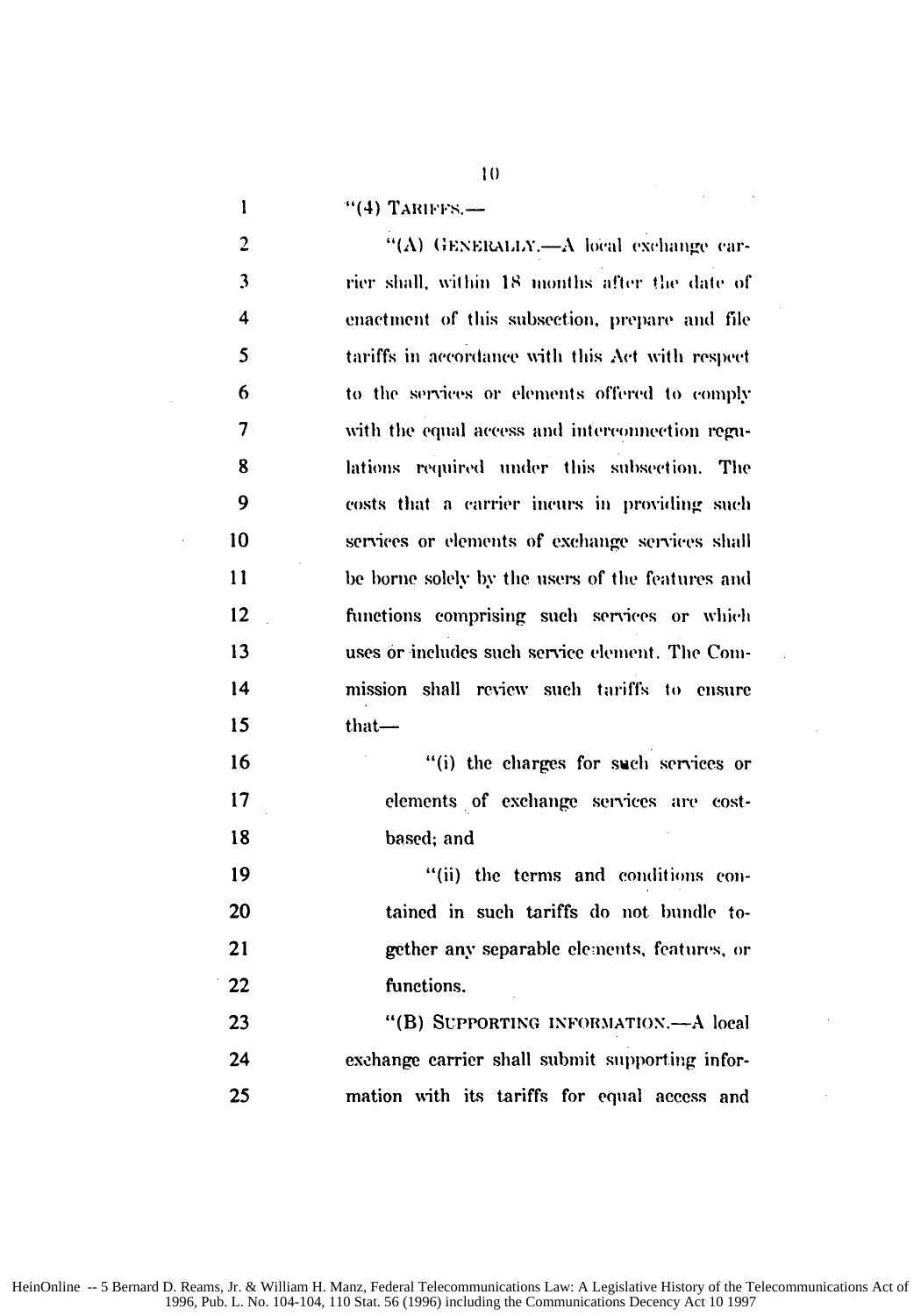| l                       | interconnection that is sufficient to enable the     |
|-------------------------|------------------------------------------------------|
| $\overline{2}$          | Commission and the public to determine the re-       |
| $\overline{\mathbf{3}}$ | lationship between the proposed charges and          |
| 4                       | the costs of providing such services or elements     |
| 5                       | of exchange services. The submission of such         |
| 6                       | information shall be pursuant to rules adopted       |
| 7                       | by the Commission to ensure that similarly sit-      |
| 8                       | uated carriers provide such information in a         |
| 9                       | uniform fashion.                                     |
| 10                      | " $(5)$ PRICING FLEXIBILITY.— $(A)$ Within 270       |
| 11                      | days after the date of enactment of this subsection, |
| 12                      | the Commission, by regulation, shall establish cri-  |
| 13                      | teria for determining-                               |
| 14                      | "(i) whether a telecommunications service            |
| 15                      | or provider of such service has become, or is        |
| 16                      | reasonably certain imminently to become, sub-        |
| 17                      | ject to competition, either within a geographic      |
| 18                      | area or within a class or category of service;       |
| 19                      | "(ii) whether such competition will effec-           |
| 20                      | tively prevent rates for such service that are un-   |
| 21                      | just or unreasonable or that are unjustly or un-     |
| 22                      | reasonably discriminatory; and                       |
| 23                      | "(iii) appropriate flexible pricing proce-           |
| 24                      | dures that can be used in lieu of the filing of      |
| 25                      | tariff schedules, or in lieu of other pricing pro-   |

 $\overline{11}$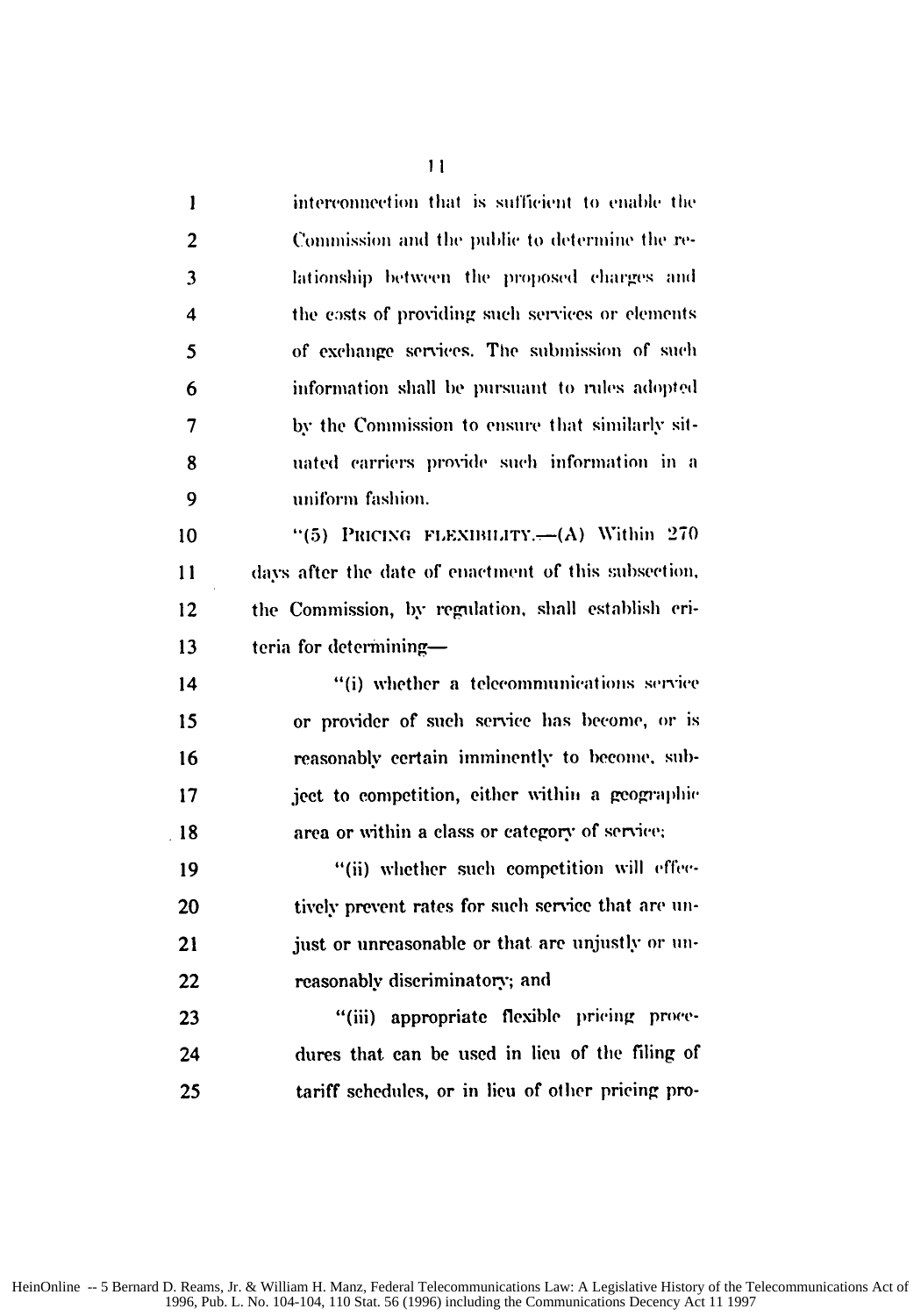| $\mathbf{1}$            | cedures established by the Commission, and          |
|-------------------------|-----------------------------------------------------|
| $\boldsymbol{2}$        | that are consistent with the public interest, con-  |
| 3                       | venience, and necessity.                            |
| $\overline{\mathbf{4}}$ | "(B) The Commission, with respect to rates for      |
| 5                       | interstate or foreign communications, and State     |
| 6                       | commissions, with respect to rates for intrastate   |
| 7                       | communications, shall, upon application-            |
| 8                       | "(i) render determinations in accordance            |
| 9                       | with the criteria established under clauses (i)     |
| 10                      | and (ii) of subparagraph (A) concerning the         |
| 11                      | services or providers that are the subject of       |
| 12                      | such application; and                               |
| 13                      | "(ii) upon a proper showing, establish an           |
| 14                      | appropriate flexible pricing procedure consistent   |
| 15                      | with the criteria established under clause (iii) of |
| 16                      | such subparagraph.                                  |
| 17                      | The Commission shall approve or reject any such ap- |
| 18                      | plication within 180 days after its submission.     |
| 19                      | "(6) JOINT BOARD TO PRESERVE UNIVERSAL              |
| 20                      | SERVICE.-                                           |
| 21                      | $\lq\lq (A)$<br>ESTABLISHMENT;<br>FUNCTIONS.-       |
| 22                      | Within 30 days after the date of enactment of       |
| 23                      | this subsection, the Commission shall convene a     |
| 24                      | Federal-State Joint Board under section 410(c)      |
| 25                      | for the purpose of recommending actions to the      |

 $\sqrt{12}$ 

 $\bar{z}$ 

 $\sim 10^{-11}$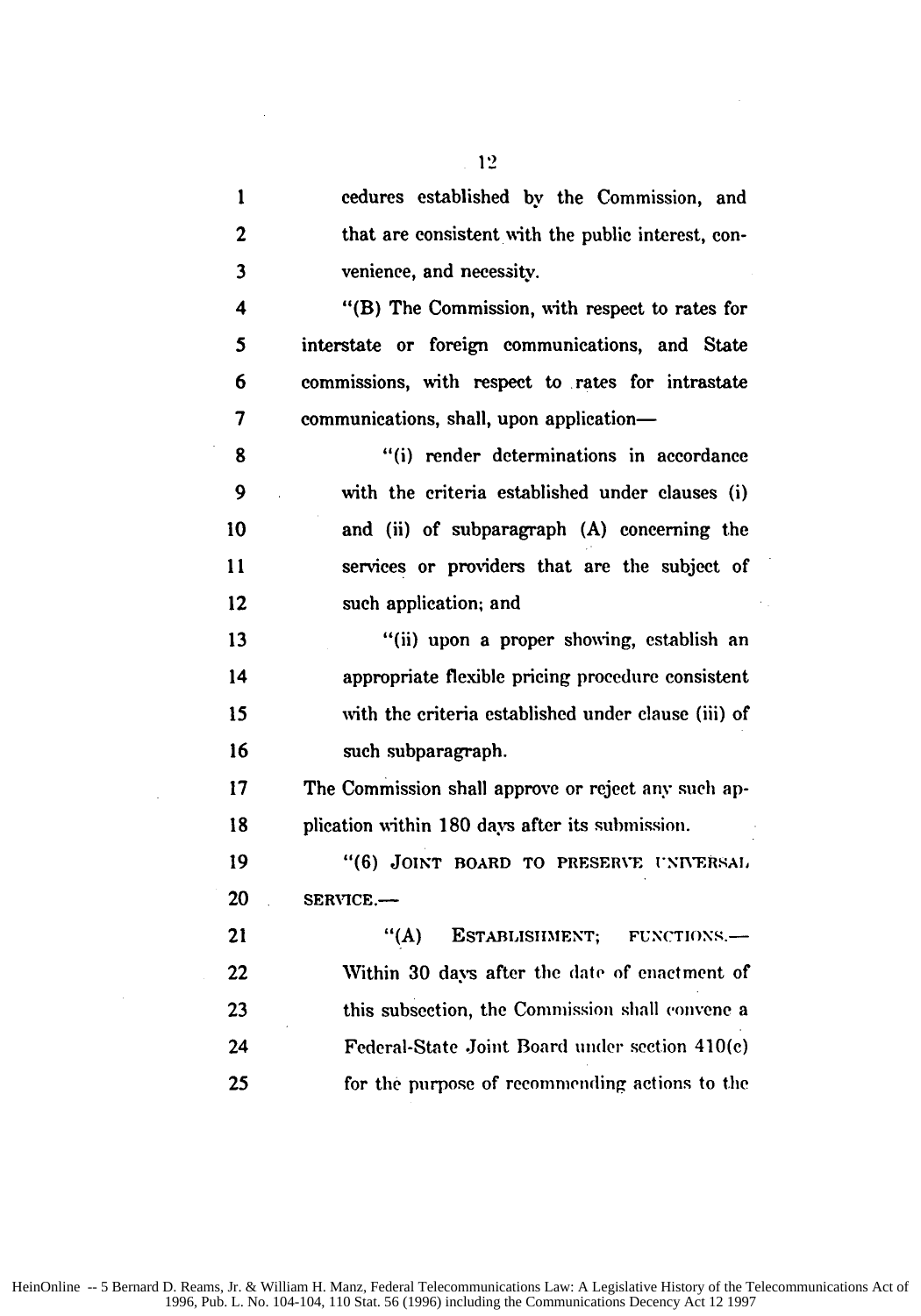| 1            | Commission and State commissions for the          |
|--------------|---------------------------------------------------|
| $\mathbf{2}$ | preservation of universal service. As a part of   |
| 3            | preparing such recommendations, the Joint         |
| 4            | Board shall survey providers of telephone ex-     |
| 5            | change service and consult with State commis-     |
| 6            | sions in order to determine the pecuniary dif-    |
| 7            | ference between the cost of providing universal   |
| 8            | service and the prices determined to be appro-    |
| 9            | priate for such service. In making such rec-      |
| 10           | ommendations, the Joint Board shall base poli-    |
| 11           | cies for the preservation of universal service on |
| 12           | the following principles:                         |
| 13           | "(i) A plan adopted by the Commis-                |
| 14           | sion and the States should ensure the con-        |
| 15           | tinued viability of universal service by          |
| 16           | maintaining quality services at affordable        |
| 17           | prices.                                           |
| 18           | "(ii) Such plan should define the na-             |
| 19           | ture and extent of the services encom-            |
| 20           | passed within carriers' universal service ob-     |
| 21           | ligations and should seek to promote ac-          |
| 22           | cess to advanced telecommunications serv-         |
| 23           | ices for all Americans by including ad-           |
| 24           | vanced telecommunications services in the         |

 $\bar{\mathcal{A}}$ 

 $\sim$   $\epsilon$ 

 $\bar{z}$ 

 $\sim 10$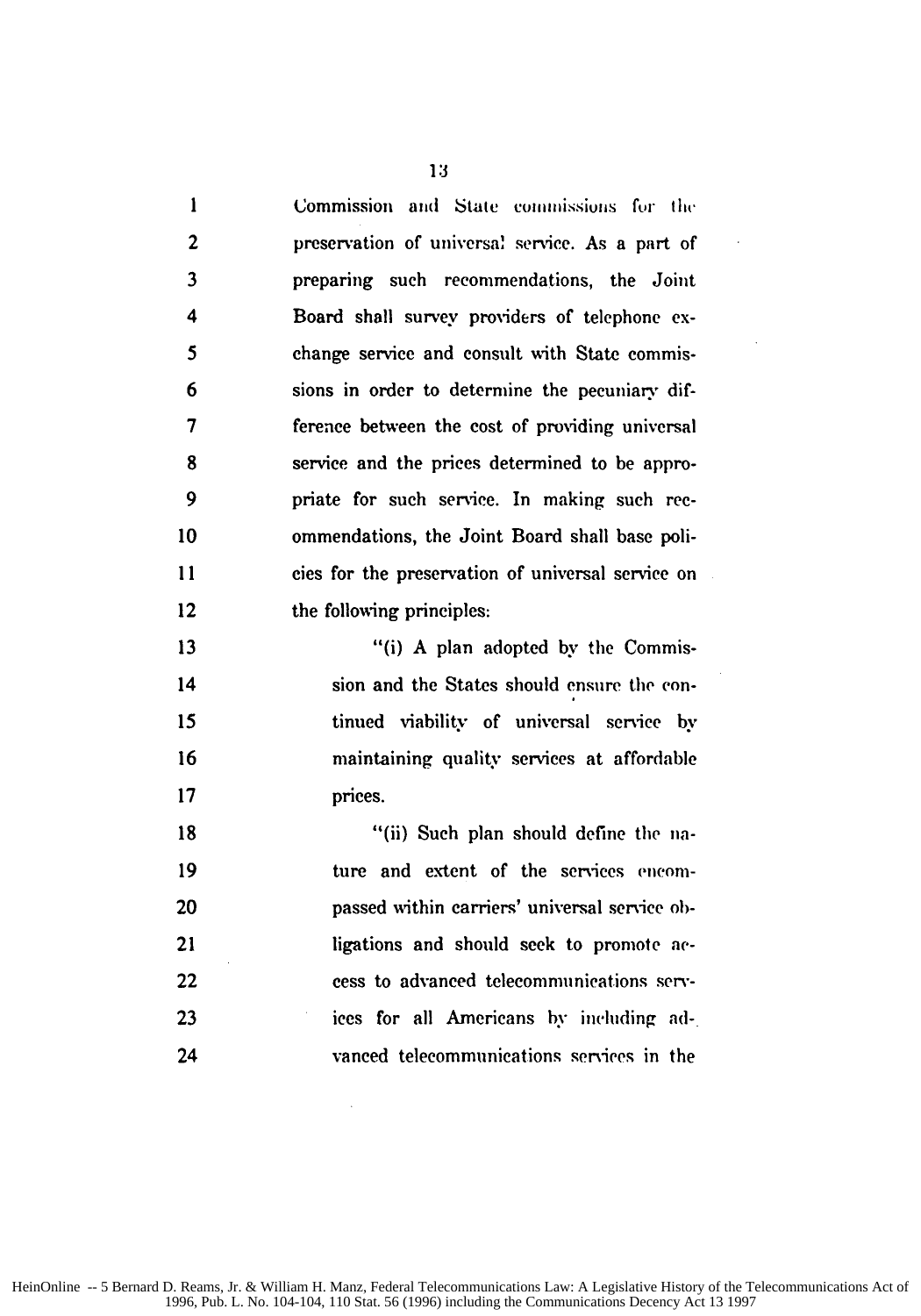| $\mathbf{I}$            | definition of universal service, while main-     |
|-------------------------|--------------------------------------------------|
| $\overline{2}$          | taining affordable rates.                        |
| 3                       | "(iii) Such plan should establish spe-           |
| $\overline{\mathbf{4}}$ | cific and predictable mechanisms to pro-         |
| 5                       | vide adequate and sustainable support for        |
| 6                       | universal service.                               |
| 7                       | "(iv) All providers of telecommuni-              |
| 8                       | cations services should make an equitable        |
| 9                       | nondiscriminatory contribution to<br>and         |
| 10                      | preservation of universal service.               |
| 11                      | "(B) REPORT; COMMISSION RESPONSE.-               |
| 12                      | The Joint Board convened pursuant to sub-        |
| 13                      | paragraph (A) shall report its recommendations   |
| 14                      | within 270 days after the date of enactment of   |
| 15                      | this subsection. The Commission shall complete   |
| 16                      | any proceeding to implement such recommenda-     |
| 17                      | tions within one year after such date of enact-  |
| 18                      | ment. A State may adopt regulations to imple-    |
| 19                      | ment the Joint Board's recommendations, ex-      |
| 20                      | cept that such regulations shall not, after 18   |
| 21                      | months after such date of enactment, be incon-   |
| 22                      | sistent with regulations prescribed by the Com-  |
| 23                      | mission to implement such recommendations.       |
| 24                      | "(7) RESALE.-The resale or sharing of tele-      |
| 2 <sup>5</sup>          | phone exchange service (or unbundled elements of |

 $\sim$   $\sim$ 

 $\mathbb{R}^2$ 

 $11$ 

 $\sim 10$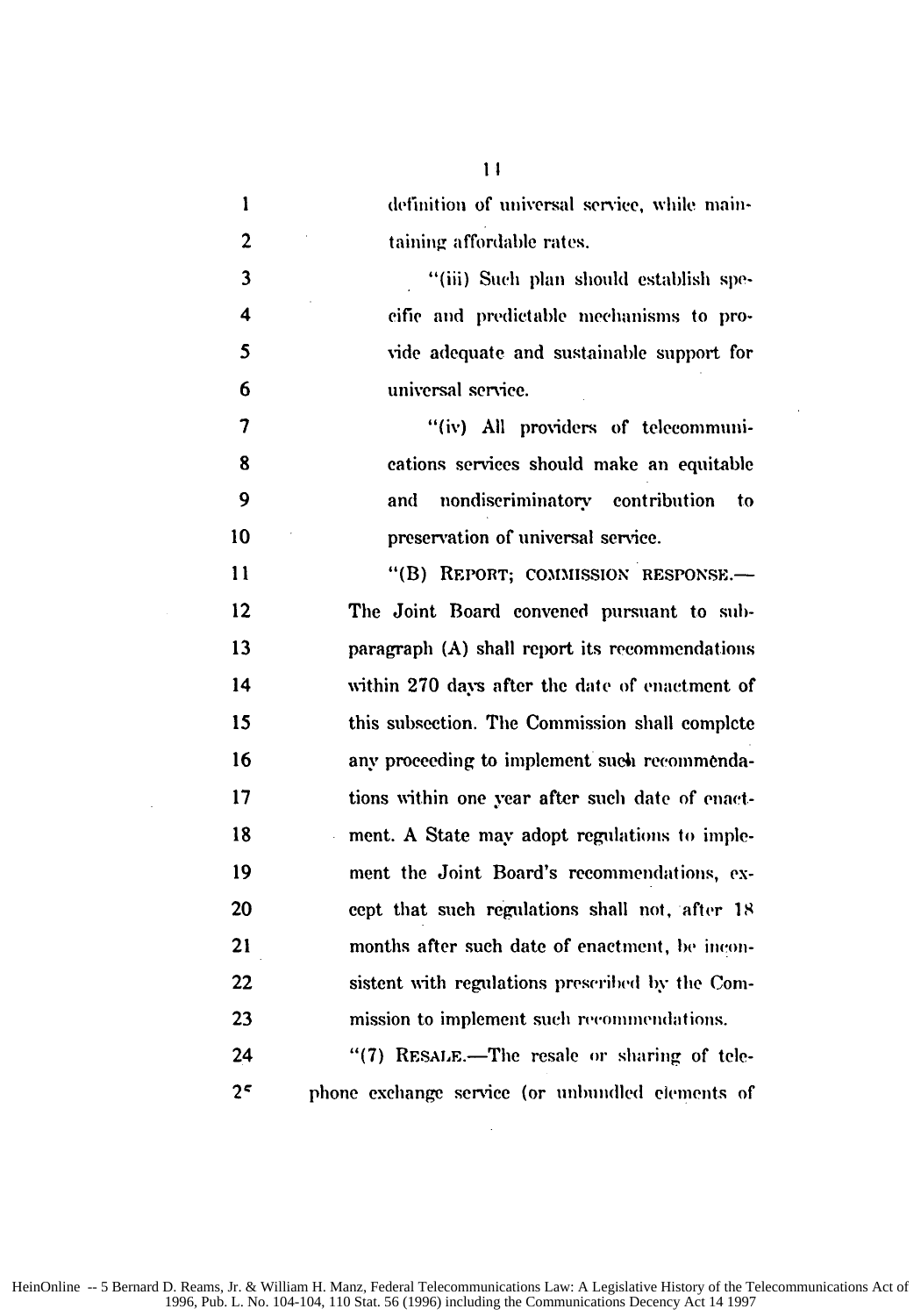| 1              | such service) in conjunction with the furnishing of a |
|----------------|-------------------------------------------------------|
| $\overline{2}$ | telecommunications service or any information serv-   |
| 3              | ice shall not be prohibited nor subject to unreason-  |
| 4              | able conditions by the carrier, the Commission, or    |
| 5              | any State.                                            |
| 6              | "(8) REVIEW OF STANDARDS AND REQUIRE-                 |
| 7              | MENTS.-At least once every three years, the Com-      |
| 8              | mission shall-                                        |
| 9              | "(A) conduct a proceeding in which inter-             |
| 10             | ested parties shall have an opportunity to com-       |
| 11             | ment on whether the standards and require-            |
| 12             | ments established by or under this subsection         |
| 13             | have opened the networks of carriers to reason-       |
| 14             | able and nondiscriminatory access by providers        |
| 15             | of telecommunications services and information        |
| 16             | services;                                             |
| 17             | "(B) review the definition of universal               |
| 18             | service and evaluate the extent to which univer-      |
| 19             | sal service has been protected and access to ad-      |
| 20             | vanced services has been facilitated pursuant to      |
| 21             | this subsection and the plans and regulations         |
| 22             | thereunder; and                                       |
| 23             | "(C) submit to the Congress a report con-             |
| 24             | taining a statement of the Commission's find-         |
| 25             | ings pursuant to such proceeding, and including       |

l.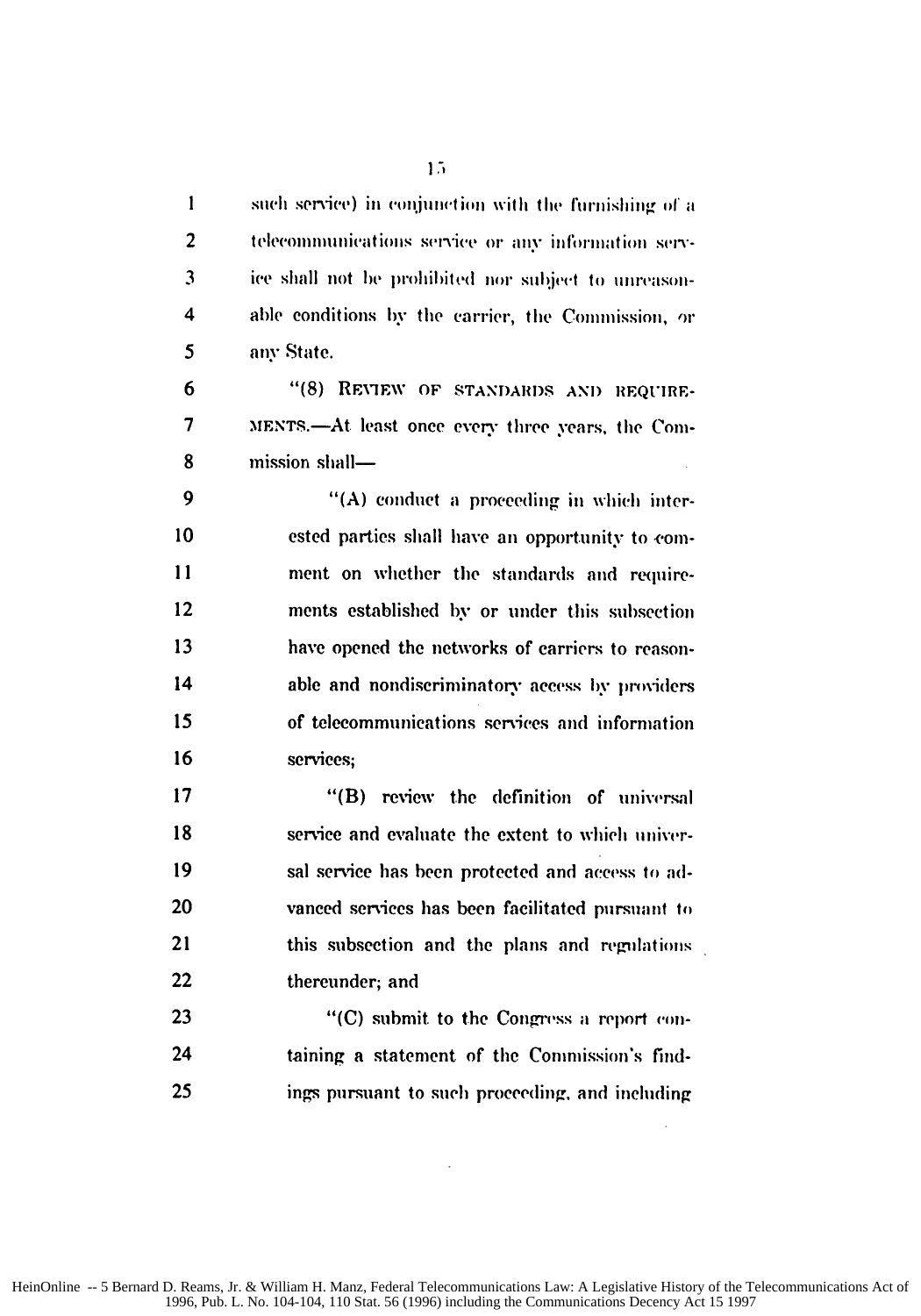**1** an identification of any defects or delays ob-2 served in attaining the objectives of this sub-3 section and a plan for correcting such defects 4 and delays. *5* **"(9) STUDY** OF RURAL **PHONE** SERVICE.-No 6 later than **1** year after the date of enactment of this **7** subsection, the Commission shall initiate an inquiry **8** to examine the effects of competition in the provision 9 of telephone exchange access and telephone exchange **10** service on the availability and rates for telephone ex-**11** change access and telephone exchange service fur-12 nished by rural exchange carriers. 13 **"(d)** NETWORK FUNCTIONALITY **AND QUALITY.-**

**"(1) FUNCTIONALITY** AND RELIABILITY OBLI-15 GATIONS.-The duty of a common carrier under subsection (a) to furnish communications service in-cludes the duty to furnish that service in accordance with such regulations of functionality and reliability as the Commission may prescribe as necessary or **de-**20 sirable in the public interest pursuant to this sub-21 section.

22 "(2) **COORDINATED PLANNING** FOR INTEROPER-**23** ABILITY **AND** OTHER PURPOSES.-The Commission 24 shall establish—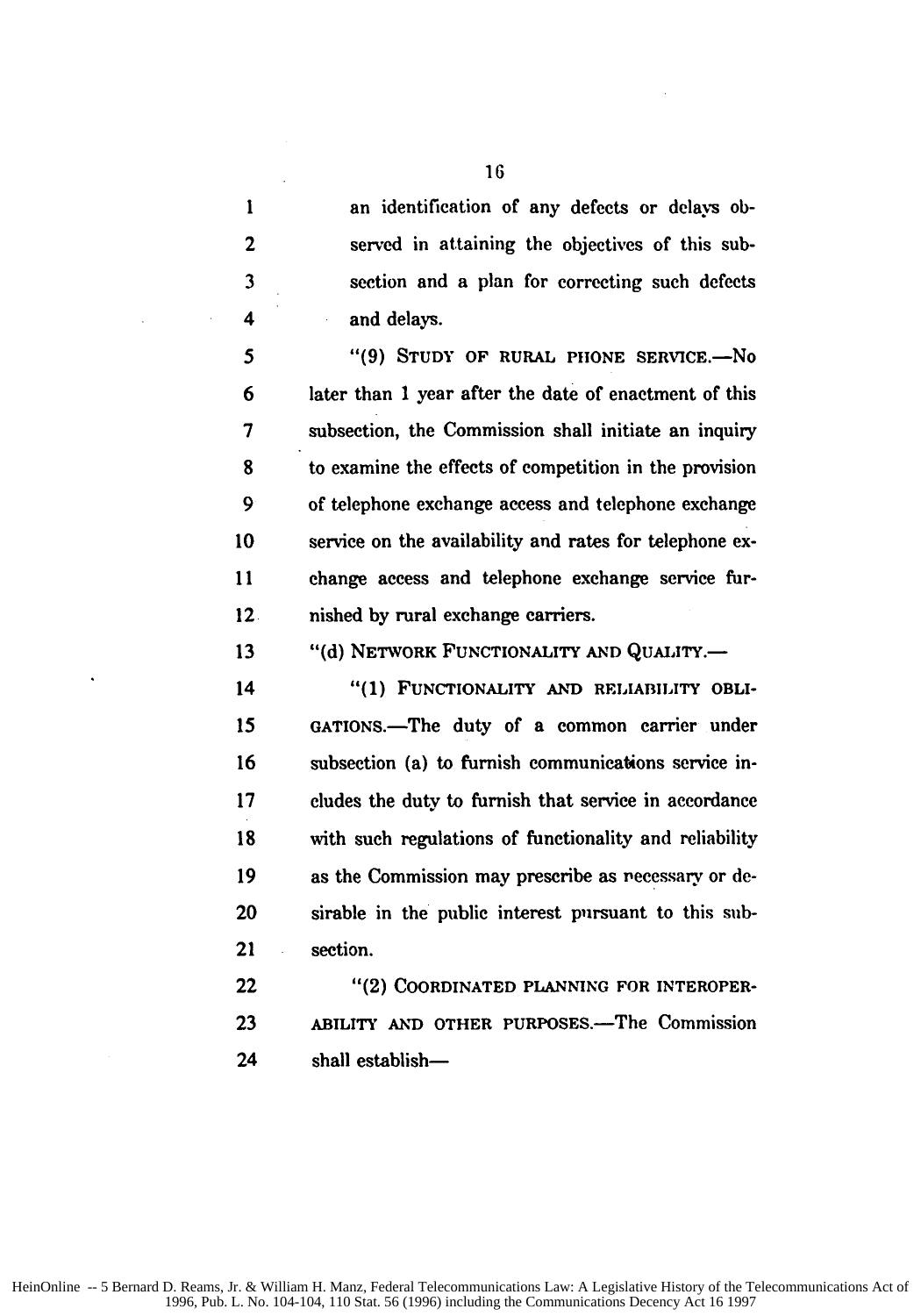| ı                       | "(A) procedures for the conduct of coordi-        |
|-------------------------|---------------------------------------------------|
| 2                       | nated network planning by common carriers         |
| 3                       | and other providers of telecommunications or      |
| $\overline{\mathbf{4}}$ | information services, subject to Commission su-   |
| 5                       | pervision, for the effective and efficient inter- |
| 6                       | connection and interoperability of public and     |
| 7                       | private networks; and                             |
| 8                       | "(B) procedures for the development, sub-         |
| 9                       | ject to Commission supervision, of-               |
| 10                      | "(i) standards for the interconnection            |
| 11                      | and interoperability of such networks;            |
| 12                      | "(ii) standards for the design of such            |
| 13                      | networks that promote access to network           |
| 14                      | capabilities and services by individuals with     |
| 15                      | disabilities; and                                 |
| 16                      | "(iii) standards to ensure that the de-           |
| 17                      | sign of such networks does not impede ac-         |
| 18                      | cess to information services by subscribers       |
| 19                      | to telephone exchange service furnished by        |
| 20                      | a rural exchange carrier.                         |
| 21                      | "(3) OPEN PLATFORM SERVICE.-                      |
| 22                      | "(A) STUDY.—No later than 90 days after           |
| 23                      | the enactment of this subsection, the Commis-     |
| 24                      | sion shall initiate an inquiry to consider the    |
| 25                      | rules and policies necessary to make open plat-   |

 $\bar{\omega}$ 

÷.

 $\overline{a}$ 

 $\ddot{\phantom{a}}$ 

 $\hat{\mathcal{A}}$ 

 $\mathbb{R}^2$ 

**17**

 $\ddot{\phantom{a}}$ 

 $\sim$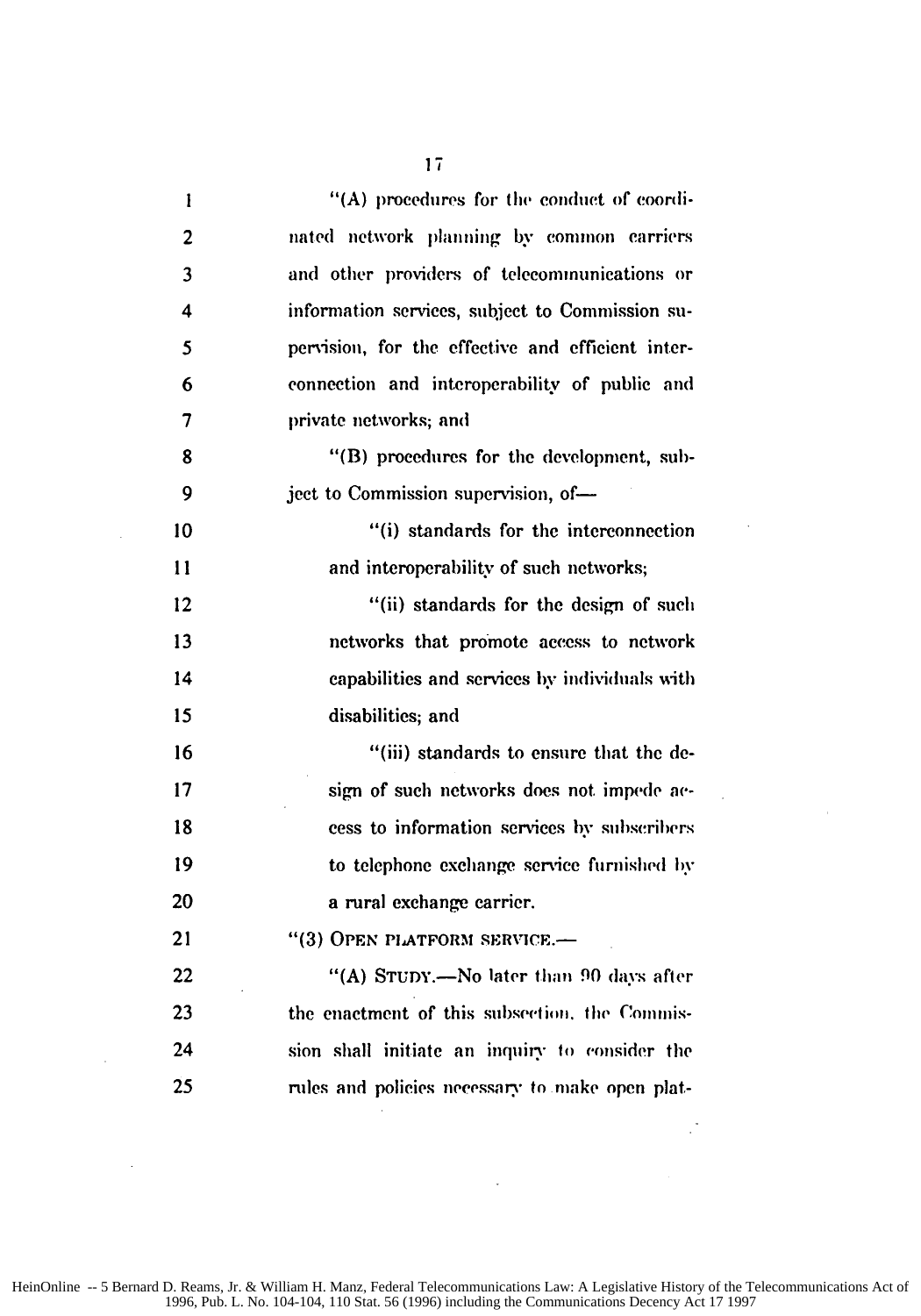**I form** service available to all subscribers at rea-2 sonable rates based on the reasonably identifi-3 able costs of providing such services, utilizing 4 existing facilities to the maximum extent fea-5 sible and economically practicable. The inquiry 6 required under this paragraph shall **be** com-7 **pleted within 120 days after initiation.** 

**8** "(B) REGuATIONs.-On the basis of the 9 results of the inquiry required under subpara-10 graph **(A),** the Commission shall prescribe and 11 make effective such regulations as arc necessary 12 to implement the inquiry's conclusions. Such 13 regulations may require a local exchange carrier 14 to file, in the appropriate jurisdiction, tariffs 15 for the origination and termination of open 16 **platform service as soon as such service is eco-**17 nomically and technically feasible. In establish-18 ing any such regulations, the Commission shall 19 take into account the proximate and long-terin 20 deployment plans of local exchange carriers, 21 and may establish a procedure to delay for a 22 reasonable period of time any requirement of 23 open platform service if a petition from a local 24 exchange carrier demonstrates that compliance 25 with such requirement would significantly delay

HeinOnline -- 5 Bernard D. Reams, Jr. & William H. Manz, Federal Telecommunications Law: A Legislative History of the Telecommunications Act of 1996, Pub. L. No. 104-104, 110 Stat. 56 (1996) including the Communications Decency Act 18 1997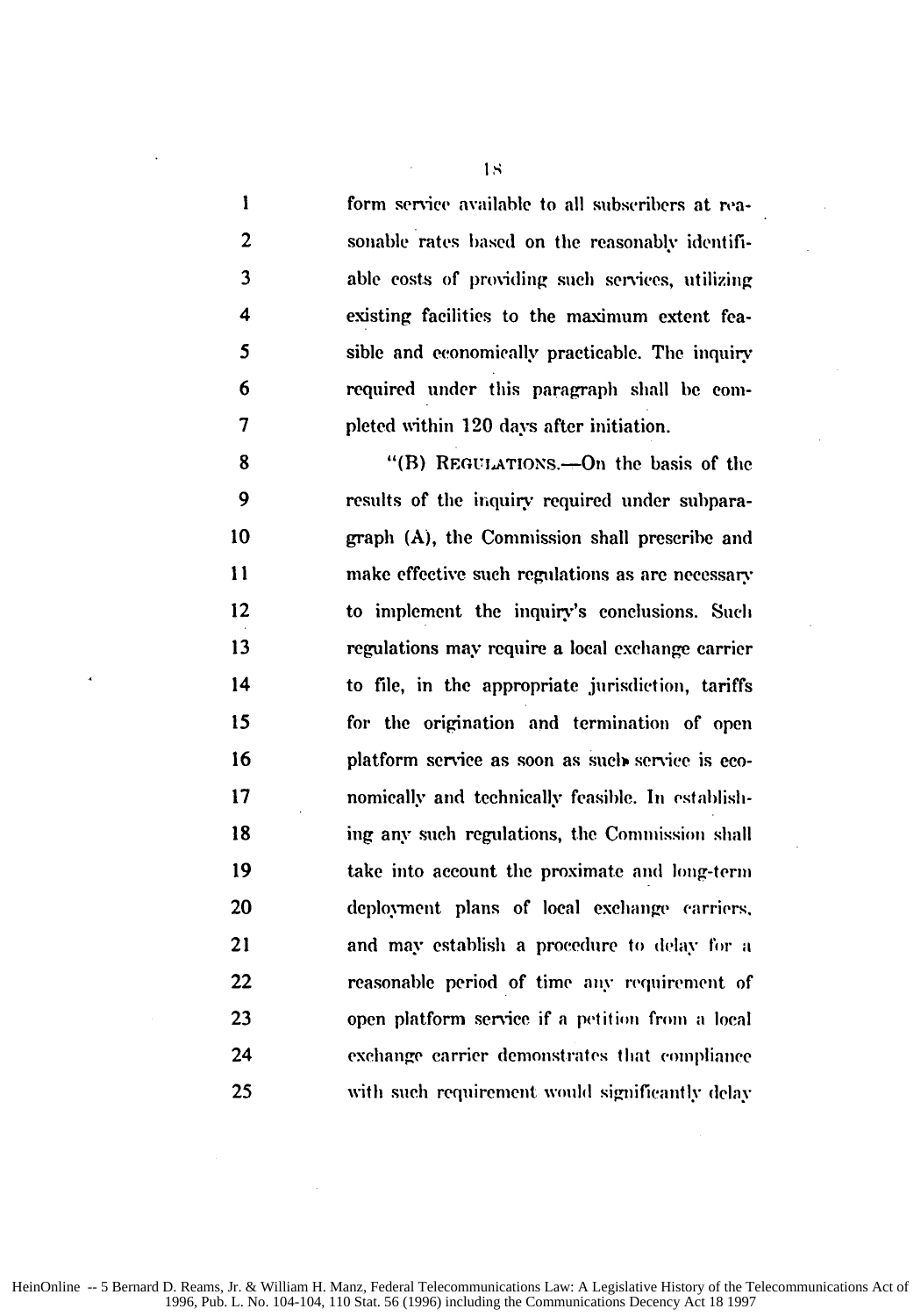| $\mathbf{I}$            | the deployment of a more advanced technology.          |
|-------------------------|--------------------------------------------------------|
| $\overline{2}$          | Any such regulations shall provide for the allo-       |
| 3                       | cation of all costs of facilities jointly used to      |
| $\overline{\mathbf{4}}$ | provide open platform service and telephone ex-        |
| 5                       | change service. Nothing in this subsection shall       |
| 6                       | be construed to limit a State's authority to con-      |
| 7                       | tinue to regulate any services subject to State        |
| 8                       | jurisdiction under this Act.                           |
| 9                       | $\cdot$ <sup>"</sup> (C)<br>CONTINUING OVERSIGHT.-Com- |
| 10                      | mencing not later than 2 years after the date          |
| 11                      | of enactment of this subsection, the Commis-           |
| 12                      | sion shall conduct an inquiry on the progress of       |
| 13                      | open platform service deployment. The Commis-          |
| 14                      | sion shall submit a report to the Congress on          |
| 15                      | the results of such inquiry within 90 days after       |
| 16                      | the commencement of such inquiry and annu-             |
| 17                      | ally thereafter for the succeeding 5 years.            |
| 18                      | "(4) ACCESSIBILITY REGULATIONS.-                       |
| 19                      | "(A) REGULATIONS.-The Commission                       |
| 20                      | shall, within 1 year after enactment of this sec-      |
| 21                      | tion, prescribe such regulations as are necessary      |
| 22                      | to ensure that advances in network services de-        |
| 23                      | ployed by local exchange carriers shall be acces-      |
| 24                      | sible and usable by individuals with disabilities,     |
| 25                      | including individuals with functional limitations      |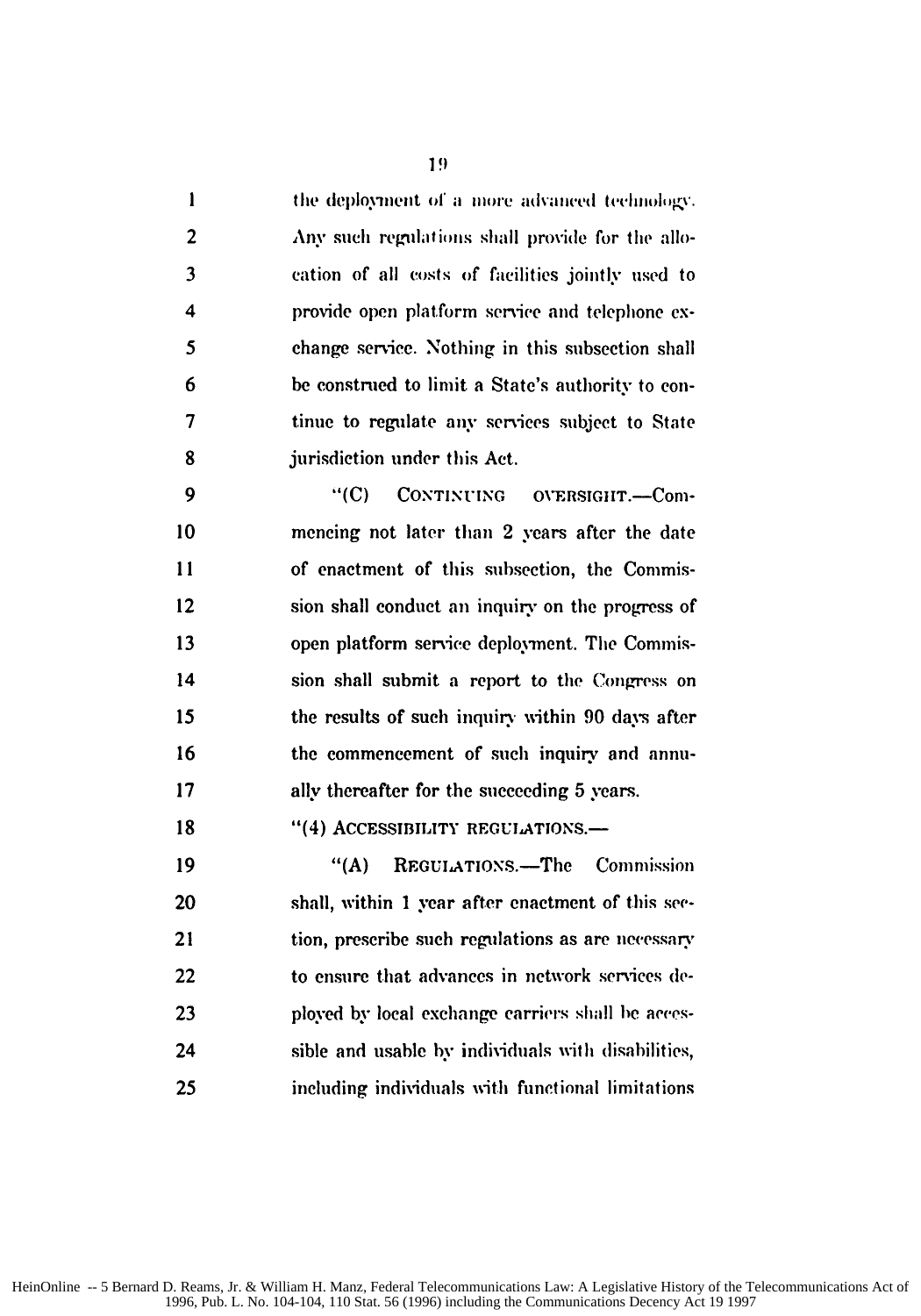1 of hearing, vision, movement, manipulation, 2 speech and interpretation of information, unless 3 the cost of making the services accessible and 4 usable would result in an undue burden or ad-*5* verse competitive impact. Such regulations shall 6 seek to permit the use of both standard and 7 special equipment, and seek to minimize the 8 need of individuals to acquire additional devices 9 beyond those used by the general public to **ob-10 tain** such access. 11 "(B) COMPATIBILITY.—Such regulations 12 shall require that whenever an undue burden or 13 adverse competitive impact would result from 14 the requirements in subparagraph  $(A)$ , the local 15 exchange carrier that deploys the network serv-16 ice shall ensure that the network service in 17 question is compatible xith existing peripheral 18 devices or specialized customer premises equip-19 ment commonly used by persons with disahil-20 ities to achieve access, unless doing so would re-**21 suit in an undue burden or adverse competitive** 

22 impact.

23 "(C) UNDUE BURDEN.—The term 'undue 24 burden' means significant difficulty or expense. 25 **In determining whether the activity necessary** 

21)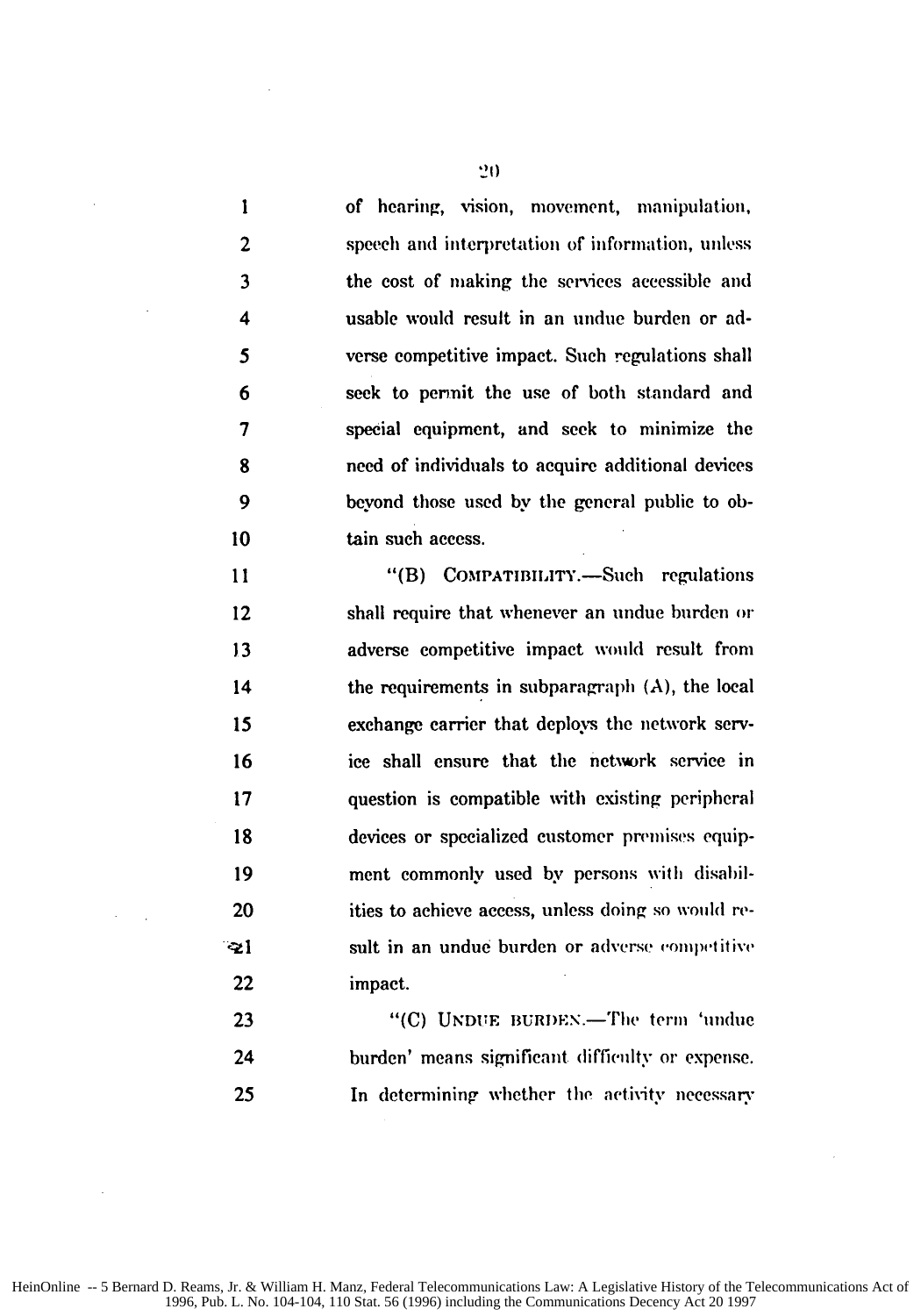| $\mathbf{1}$            | to comply with the requirements of this para-   |
|-------------------------|-------------------------------------------------|
| $\overline{2}$          | graph would result in an undue burden, the fac- |
| 3                       | tors to be considered include:                  |
| $\overline{\mathbf{4}}$ | "(i) The nature and cost of the activ-          |
| 5                       | ity.                                            |
| 6                       | "(ii) The impact on the operation of            |
| 7                       | the facility involved in the deployment of      |
| 8                       | the network service.                            |
| 9                       | "(iii) The financial resources of the           |
| 10                      | local exchange carrier.                         |
| 11                      | "(iv) The type of operations of the             |
| 12                      | local exchange carrier.                         |
| 13                      | "(D) ADVERSE COMPETITIVE IMPACT.—In             |
| 14                      | determining whether the activity necessary to   |
| 15                      | comply with the requirements of this paragraph  |
| 16                      | would result in adverse competitive impact, the |
| 17                      | following factors shall be considered:          |
| 18                      | "(i) whether such activity would raise          |
| 19                      | the cost of the network service in question     |
| 20                      | beyond the level at which there would be        |
| 21                      | sufficient consumer demand by the general       |
| 22                      | population to make the network service          |
| 23                      | profitable; and                                 |
| 24                      | "(ii) whether such activity would, with         |
| 25                      | respect to the network service in question,     |

 $\sim$ 

 $\sim$   $\pm$ 

 $\mathbb{Z}$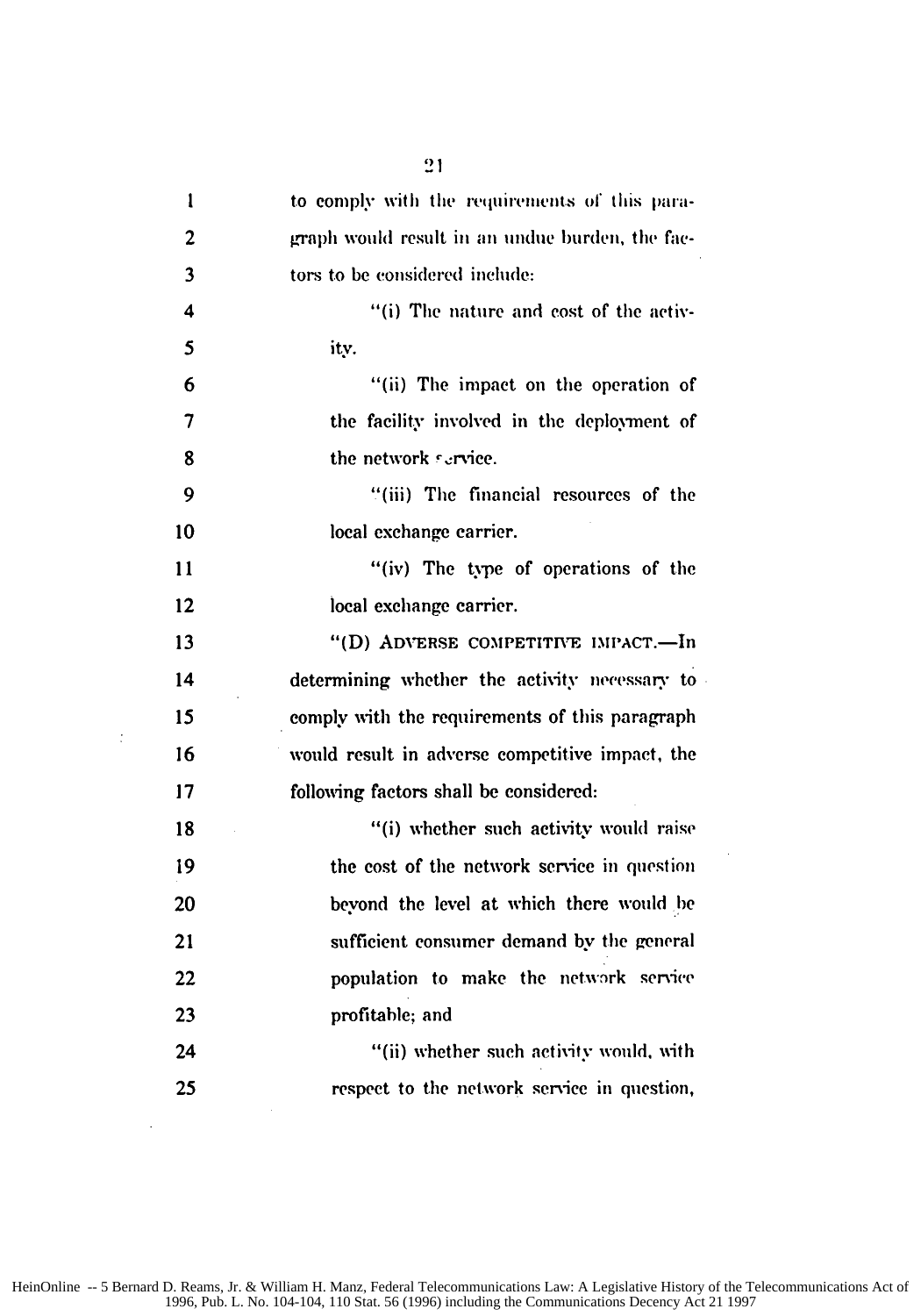| l                       | put the local exchange carrier at a com-               |
|-------------------------|--------------------------------------------------------|
| $\overline{c}$          | petitive disadvantage. This factor may be              |
| $\overline{\mathbf{3}}$ | considered so long as competing network                |
| 4                       | service providers are not held to the same             |
| 5                       | obligation with respect to access by per-              |
| 6                       | sons with disabilities.                                |
| 7                       | "(E) EFFECTIVE DATE.—The regulations                   |
| 8                       | required by this paragraph shall become effec-         |
| 9                       | tive 18 months after the date of enactment of          |
| 10                      | this subsection.                                       |
| 11                      | "(5) QUALITY RULES.— $(A)$ The Commission              |
| 12                      | shall designate or otherwise establish network reli-   |
| 13                      | ability and quality performance measures or bench-     |
| 14                      | marks for common carriers for the purpose of ensur-    |
| 15                      | ing the continued maintenance and evolution of com-    |
| 16                      | mon carrier facilities and service. Not later than 180 |
| 17                      | days after the date of enactment of this subsection,   |
| 18                      | the Commission shall initiate a rulemaking proceed-    |
| 19                      | ing to establish performance measures or bench-        |
| 20                      | marks for maintaining common carrier network           |
| 21                      | quality.                                               |
| 22                      | "(B) Such rules and regulations shall include-         |
| 23                      | "(i) quantitative network reliability and              |
| 24                      | service quality performance measures or bench-         |
| 25                      | marks;                                                 |

 $\sim$ 

 $\sim$ 

 $\sim$ 

 $\hat{\boldsymbol{\beta}}$ 

HeinOnline -- 5 Bernard D. Reams, Jr. & William H. Manz, Federal Telecommunications Law: A Legislative History of the Telecommunications Act of 1996, Pub. L. No. 104-104, 110 Stat. 56 (1996) including the Communications Decency Act 22 1997

 $\mathbb{R}^2$ 

 $\sim$   $\sim$ 

 $\frac{1}{2}$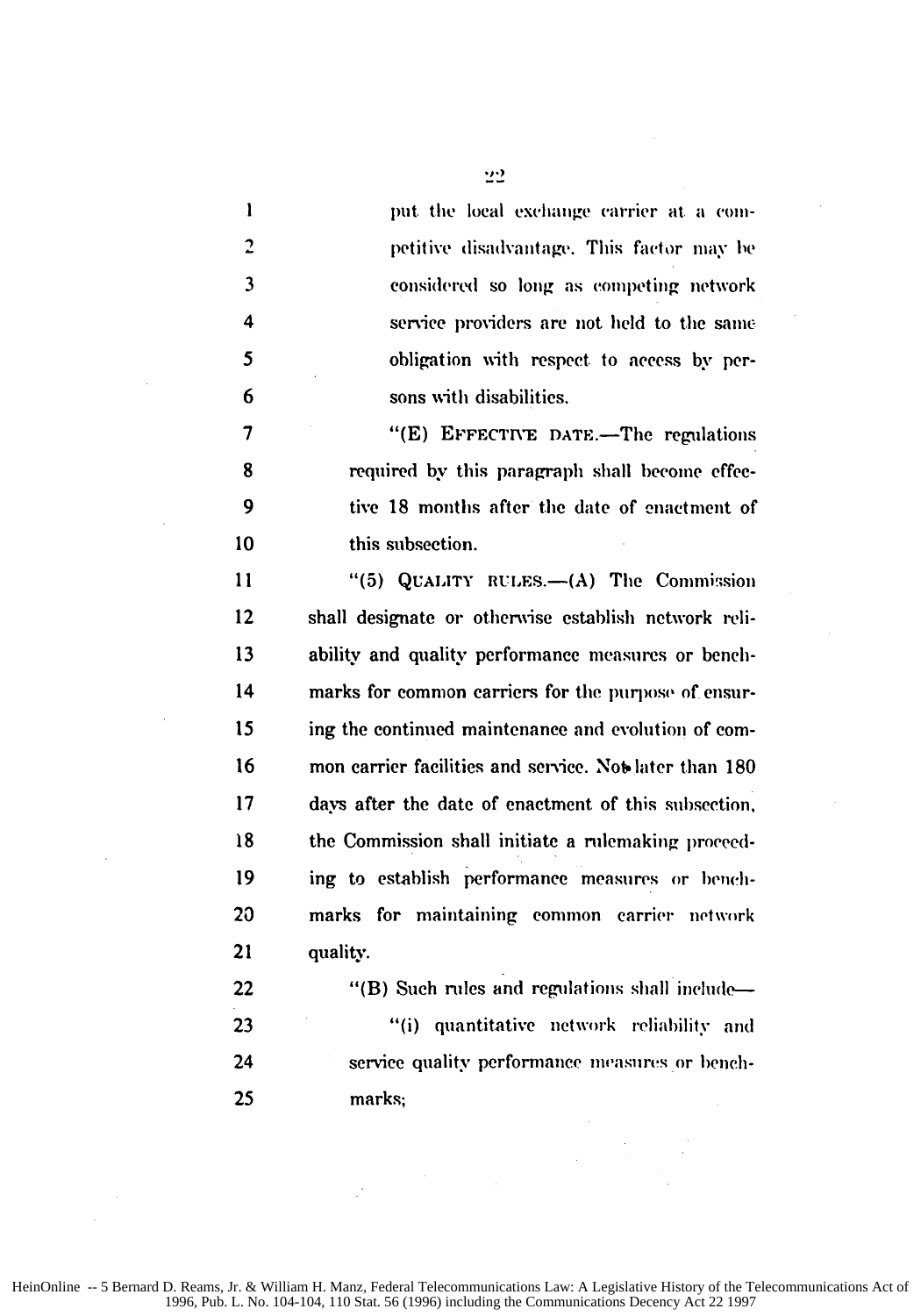| 1                       | "(ii) procedures to monitor and evaluate               |
|-------------------------|--------------------------------------------------------|
| $\ddot{\mathbf{c}}$     | common carrier efforts to increase network reli-       |
| 3                       | ability and service quality; and                       |
| 4                       | "(iii) proced tres to resolve network reli-            |
| 5                       | ability and service quality complaints.                |
| 6                       | "(C) Throughout the process of developing net-         |
| $\overline{\mathbf{z}}$ | werk reliability and service quality performance       |
| 8                       | measures or benchmarks, as required by subpara-        |
| 9                       | graph (A), the Commission shall coordinate and con-    |
| 10                      | sult with service and equipment providers and users    |
| $\mathbf{1}$            | and State regulatory bodies to ensure their concerns   |
| 12                      | and interests are given full consideration in such     |
| 13                      | process.                                               |
| 14                      | "(6) RURAL EXEMPTION.—The Commission                   |
| 15                      | may modify, or grant exemptions from, the require-     |
| 16                      | ments of this subsection in the case of a common       |
| 17                      | carrier providing telecommunications services in a     |
| 18                      | rural area.".                                          |
| 19                      | (b) CONFORMING AMENDMENT.—Section 2(b) of the          |
| 20                      | Communications Act of 1934 (47 U.S.C.152(b)) is amend- |
| 21                      | ed by inserting "201(c) and (d)" after "Except as pro- |
|                         | 22 vided in sections".                                 |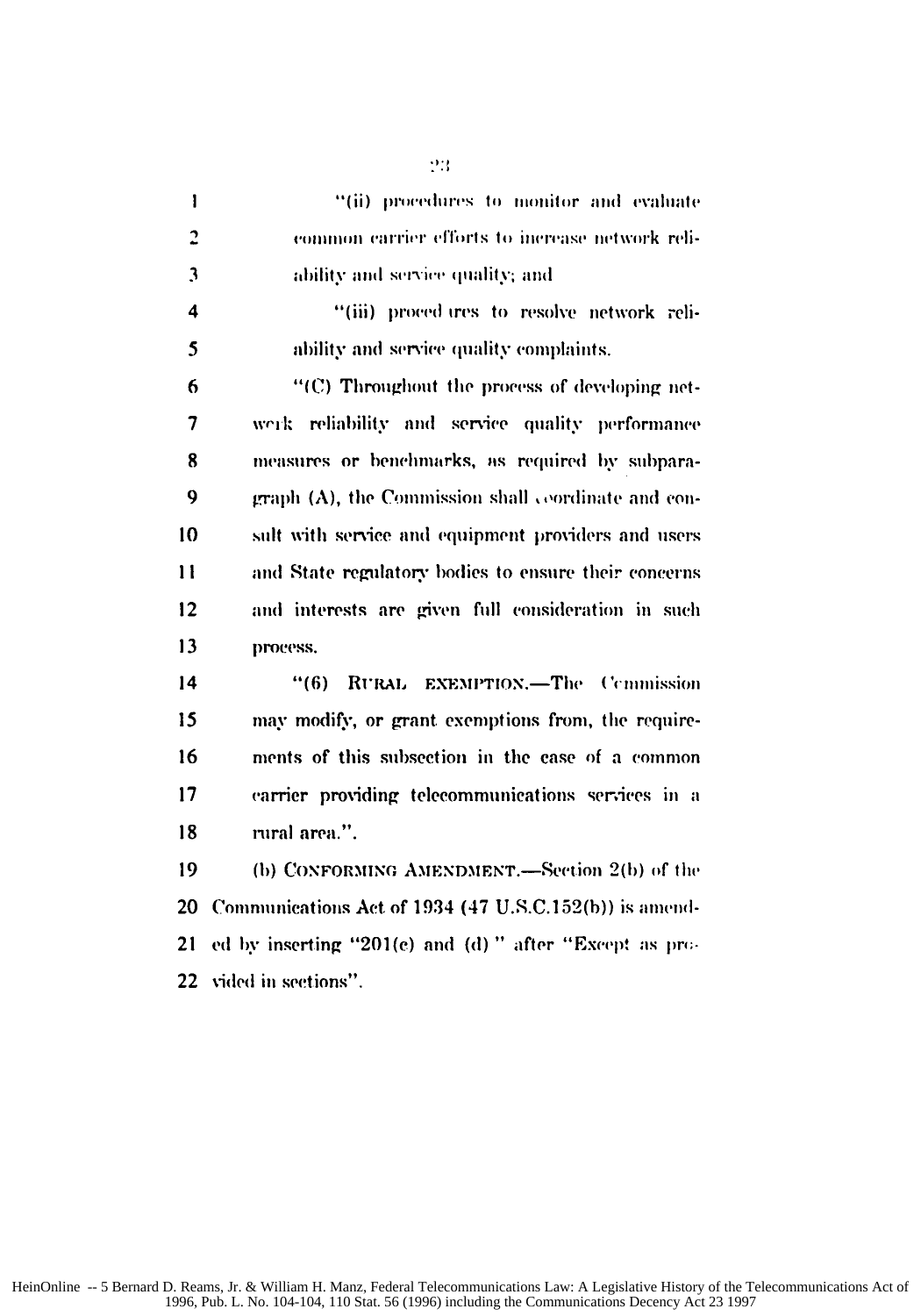### **1 SEC. 103. DISCRMINATORY INTERCONNECTION.**

2 Section **208** of the Communications Act of 1934 is 3 amended by adding at the end thereof the follouing new 4 subsection:

5 "(c) EXPEDITED REvIEW OF CERTAIN **COM-**6 PLAINTS.-The Commission shall issue a final order with 7 respect to any complaint arising from alleged violations 8 of the rules and orders prescribed pursuant to section 9 201(c) within 180 days after such complaint is filed.".

# **10 SEC. 104. EXPEDITED LICENSING OF NEW TECHNOLOGIES 11 AND SERVICES.**

**12** Section **7** of the Communications Act of 1934 (47 13 U.S.C. 157) is amended by adding at the end thereof the 14 following new subsection:

## 15 "(e) LICENSING OF NEW TECHNOLOGIES.-

<sup>1</sup> "(1) EXPEDITED RULEMAKING.—Within 24 17 months after making a determination under sub-**18 section** (b) that a technology or service related to the 19 **furnishing of telecommunications services is in the** 20 public interest, the Commission shall, with respet **Io** 21 any such service requiring a license or other aulhor-22 ization from the Commission, adopt and make effec-23 tive rules for-

24 "(A) the provision of such technology or 25 service; and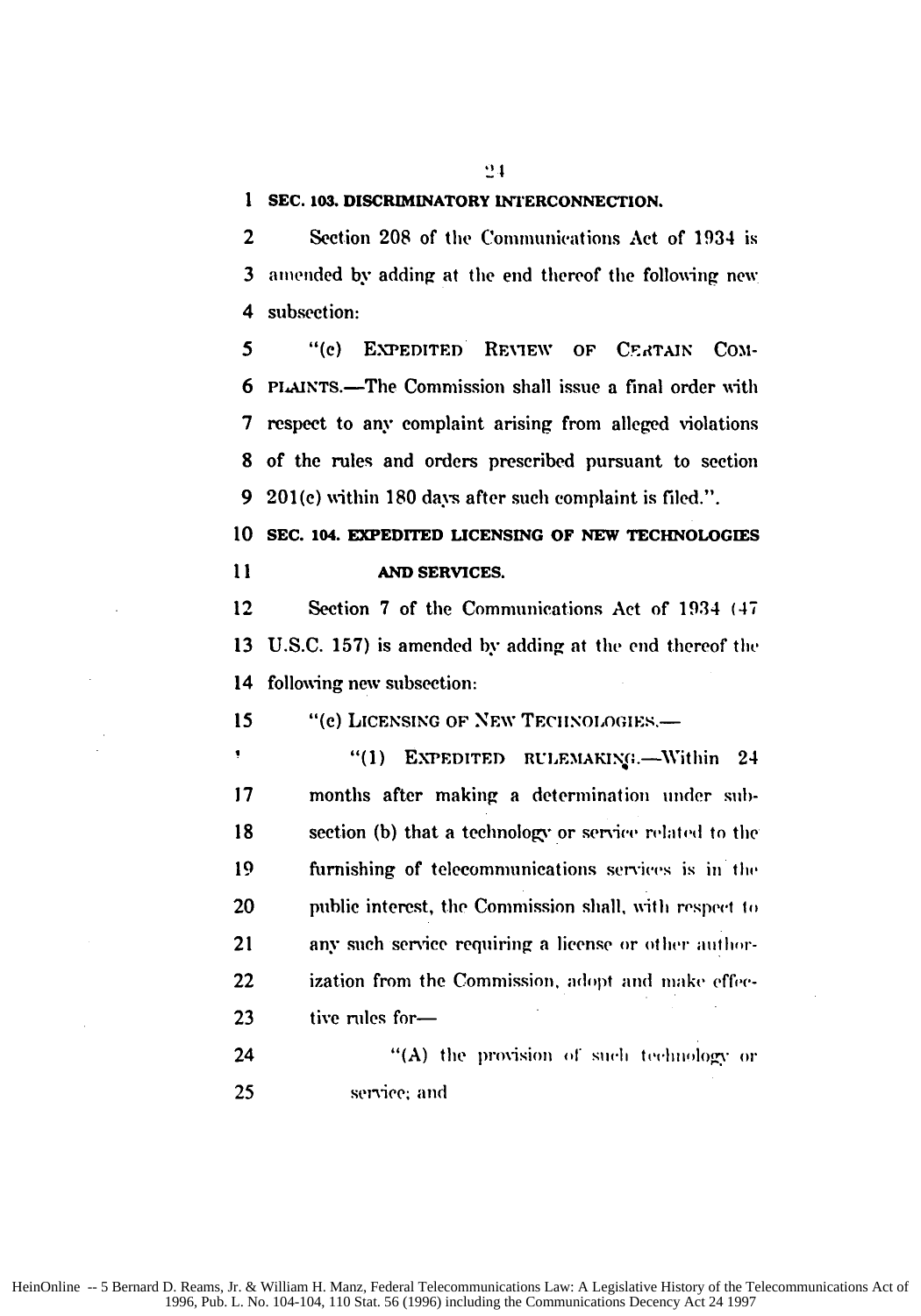| 1  | "(B) the filing of applications for the li-               |
|----|-----------------------------------------------------------|
| 2  | censes or authorizations necessary to offer such          |
| 3  | technology or service to the public, and shall act        |
| 4  | on any such application within 24 months after            |
| 5  | it is filed.                                              |
| 6  | "(2) REVIEW OF APPLICATIONS.-Any applica-                 |
| 7  | tion filed by a carrier under this subsection for the     |
| 8  | construction or extension of a line shall also be sub-    |
| 9  | ject to section 214 and to any necessary approval by      |
| 10 | the appropriate State commissions.".                      |
| 11 | SEC. 105. NEW OR EXTENDED LINES.                          |
| 12 | Section 214 of the Communications Act of 1934 is          |
| 13 | amended by adding at the end the following new sub-       |
| 14 | section:                                                  |
| 15 | "(e) Any application filed under this section by a pro-   |
| 16 | vider of telephone exchange service for authority to con- |
| 17 | struct or extend a line shall address the means by which  |
| 18 | such construction or extension will meet the network ac-  |
| 19 | cess needs of individuals with disabilities.".            |
| 20 | <b>TITLE II-COMMUNICATIONS</b>                            |
| 21 | <b>COMPETITIVENESS</b>                                    |
| 22 | SEC. 201. CABLE SERVICE PROVIDED BY TELEPHONE COM-        |
| 23 | PANTES.                                                   |
| 24 | (a) GENERAL REQUIREMENT.-                                 |

 $\sim$ 

 $\mathcal{L}(\mathcal{A})$  and  $\mathcal{L}(\mathcal{A})$  .

 $\hat{\mathcal{A}}$ 

 $\bar{\lambda}$ 

 $\bar{z}$ 

 $\sim 10^{-1}$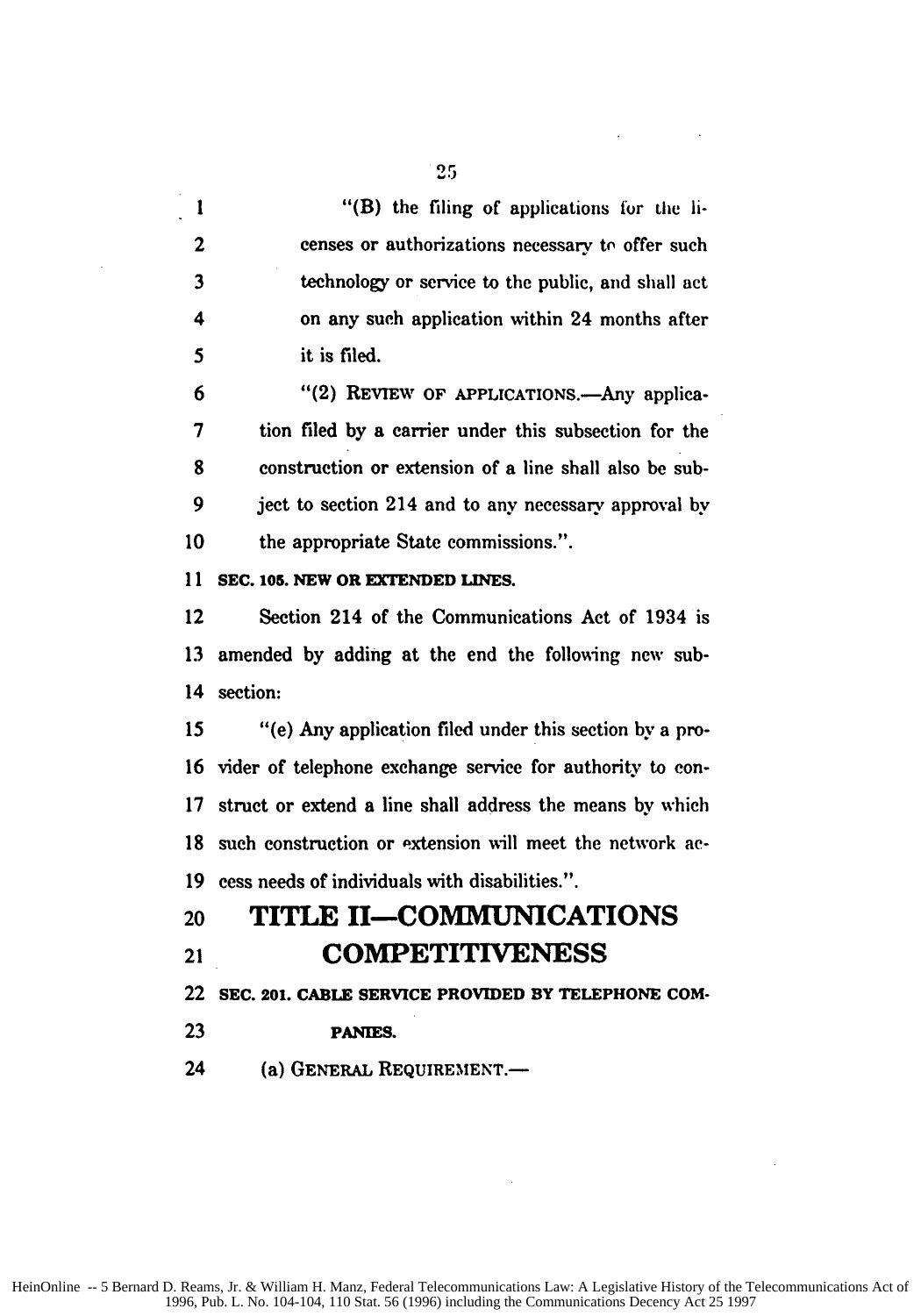1 (1) AMENDMENT.—Section 613(b) of the Com-2 munications Act of 1934 (47 U.S.C. 533(b)) is 3 amended to read as follows:

4 "(b)(1) Subject to the requirements of part V and **5** the other provisions of this title, any common carrier sub-**6 ject** in whole or in part to title II of this Act may, either **7** through its own facilities or through an affiliate owned **8** *by,* operated by, controlled by, or under common control 9 with the common carrier, provide video programming di-**10** reetly to subscribers in its telephone service area.

11 "(2) Subject to the requirements of part V and the 12 other provisions of this title, any common carrier subject 13 in whole or in part to title II of this Act may provide chan-14 nels of communications or pole, line, or conduit space, or **15** other rental arrangements, to any entity which is directly 16 or indirectly owned by, operated by, entrolled by, or **17** under common control with such common carrier, if such **18** facilities or arrangements are to be used for, or in connec-19 tion with, the provision of video programming directly to 20 subscribers in its telephone service area.".

21 (2) CONFORMING AMENDMENT.-Section 602 22 of the Communications Act of 1934 (47 U.S.C. 531) 23 is amended—

26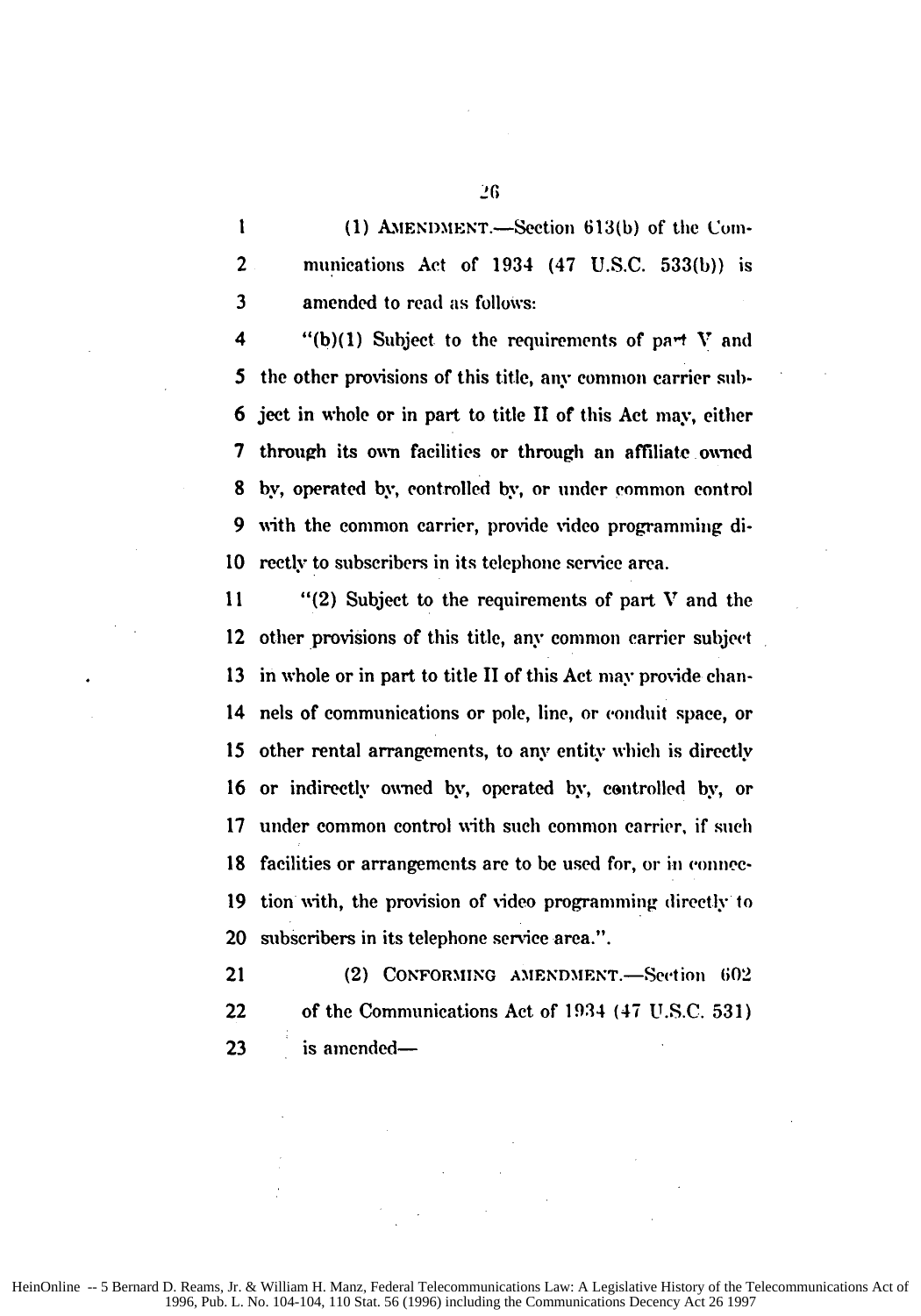| 1              | (A) by redesignating paragraphs (18) and                |
|----------------|---------------------------------------------------------|
| $\overline{2}$ | (19) as paragraphs (19 and (20) respectively;           |
| 3              | and                                                     |
| 4              | (B) by inserting after paragraph (17) the               |
| 5              | following new paragraph:                                |
| 6              | "(18) the term 'telephone service area' when            |
| 7              | used in connection with a common carrier subject in     |
| 8              | whole or in part to title II of this Act means the      |
| 9              | area within which such carrier provides telephone ex-   |
| 10             | change service as of November 20, 1993, but if any      |
| 11             | common carrier after such date transfers its ex-        |
| 12             | change service facilities to another common carrier,    |
| 13             | the area to which such facilities provide telephone     |
| 14             | exchange service shall be treated as part of the tele-  |
| 15             | phone service area of the acquiring common carrier      |
| 16             | and not of the selling common carrier.                  |
| 17             | (b) PROVISIONS FOR REGULATION OF CABLE SERV-            |
| 18             | ICE PROVIDED BY TELEPHONE COMPANIES.-Title VI of        |
| 19             | the Communications Act of 1934 (47 U.S.C. 521 et seq.)  |
| 20             | is amended by adding at the end the following new part: |
| 21             | "FART V-CABLE SERVICE PROVIDED BY                       |
| 22             | <b>TELEPHONE COMPANIES</b>                              |
| 23             | "SEC. 651. DEFINITIONS.                                 |
| 24             | "For purposes of this part-                             |

 $\sim$ 

 $\sim$   $\sim$ 

 $\bar{z}$ 

l,

 $\sim$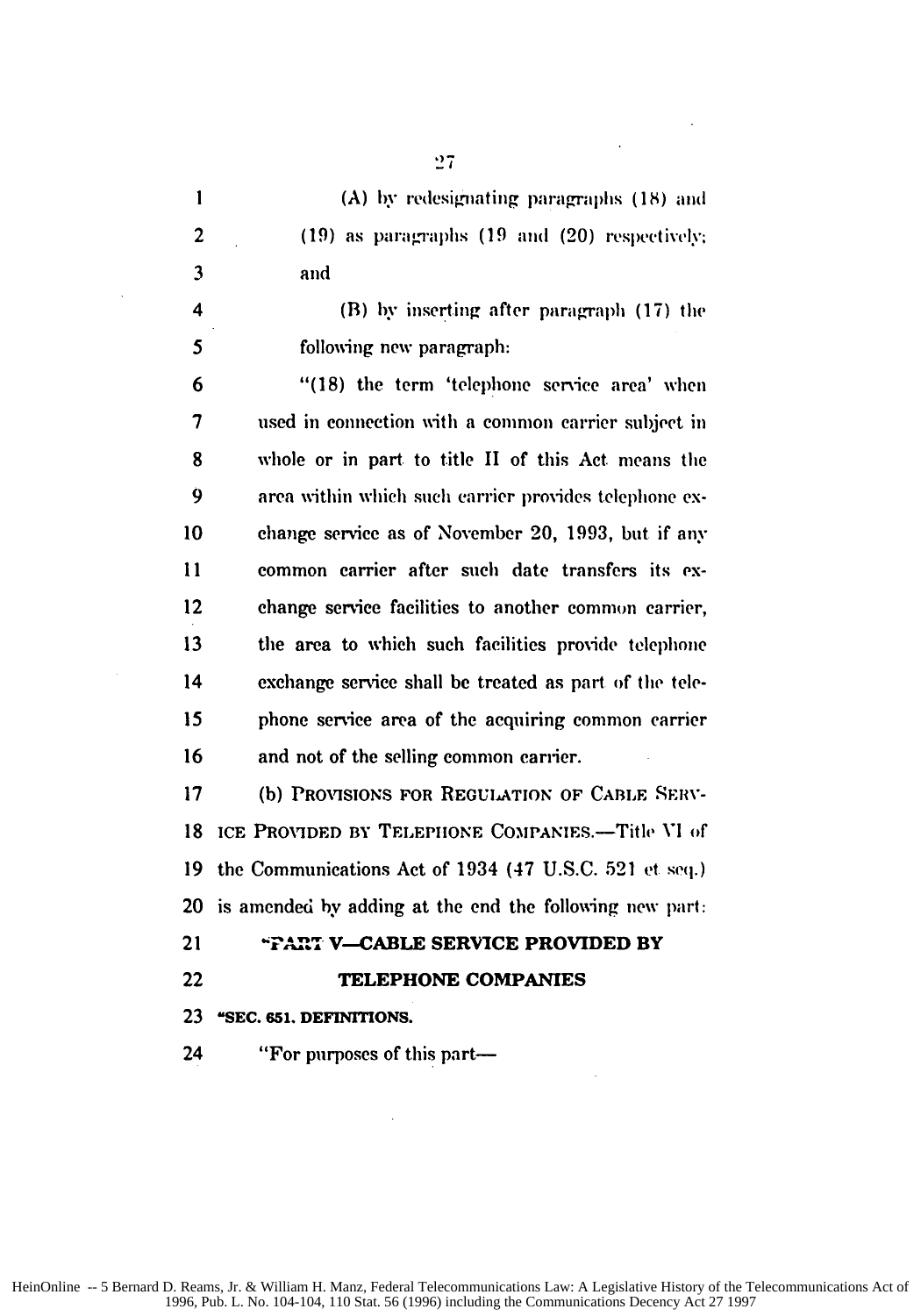| 1  | "(1) the term 'affiliated video programming'           |
|----|--------------------------------------------------------|
| 2  | means any video programming which is (A) owned         |
| 3  | or controlled by, or under common control with, a      |
| 4  | common carrier, and (B) provided by the common         |
| 5  | carrier or an affiliate directly to subscribers in its |
| 6  | telephone service area;                                |
| 7  | "(2) the term 'control' means-                         |
| 8  | "(A) an ownership interest in which an en-             |
| 9  | tity has the right to vote more than 50 percent        |
| 10 | of the outstanding common stock or other own-          |
| 11 | ership interest; or                                    |
| 12 | "(B) actual working control, as defined in             |
| 13 | the order of the Commission entitled "Imple-           |
| 14 | mentation of Sections 11 and 13 of the Cable           |
| 15 | Television Consumer Protection and Competi-            |
| 16 | tive Act of 1992—Horizontal and Vertical Own-          |
| 17 | ership Limits, Cross-Ownership Limitations,            |
| 18 | and Anti-Trafficking Provisions", MM Docket            |
| 19 | 92-264, adopted September 23, 1993, if no sin-         |
| 20 | gle entity directly or indirectly has the right to     |
| 21 | vote more than 50 percent of the outstanding           |
| 22 | common stock or other ownership interest;              |
| 23 | "(3) the term 'video platform' has the same            |
| 24 | meaning as the term 'basic platform' in the order of   |
| 25 | the Commission entitled 'Telephone Company-Cable       |

 $\mathcal{L}_{\mathcal{A}}$ 

 $\sim$ 

 $\ddot{\phantom{a}}$ 

**28**

 $\sim$ 

 $\sim$ 

 $\sim$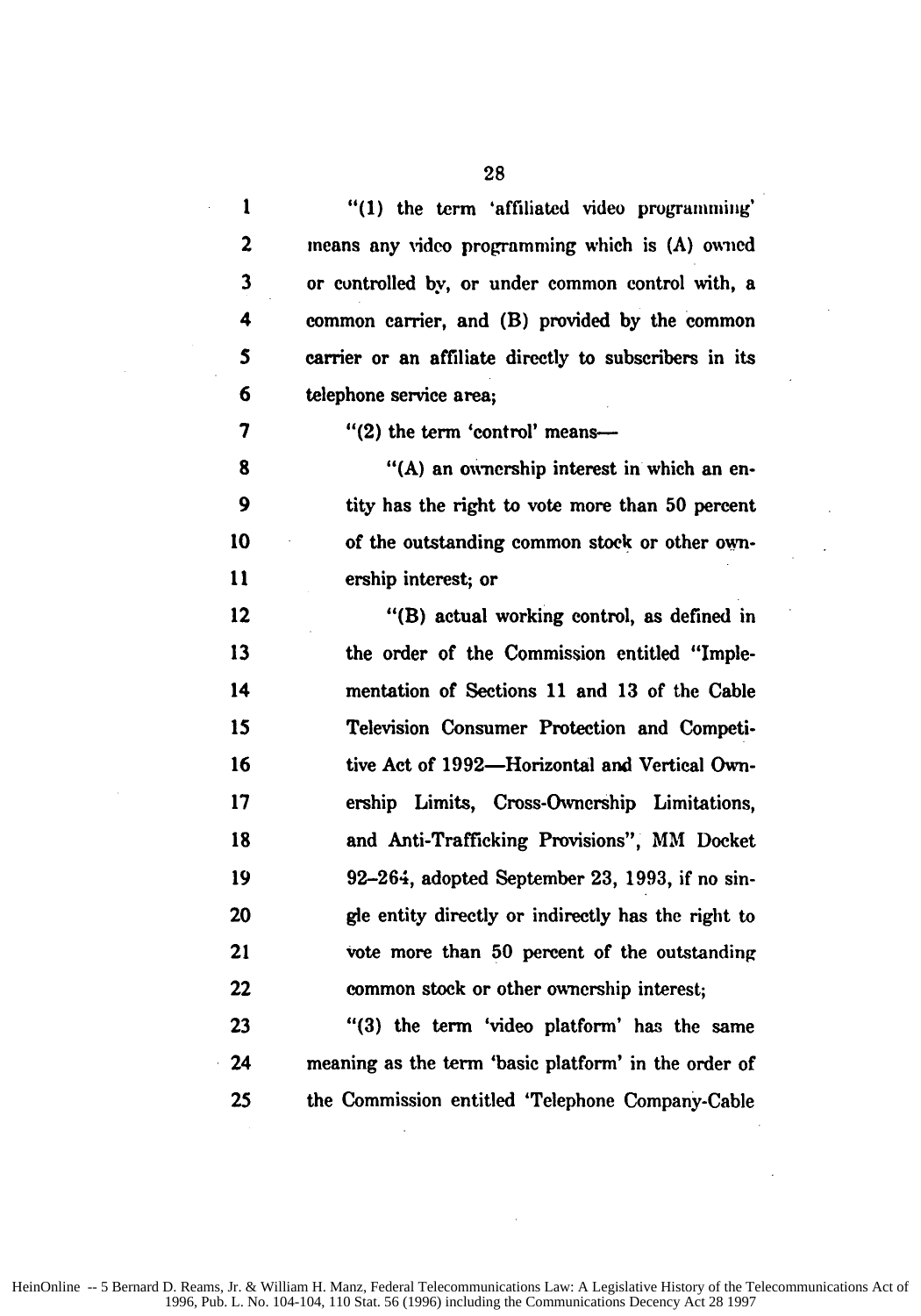| 1  | Television Cross-Ownership Rules, Sections 63.54-         |
|----|-----------------------------------------------------------|
| 2  | 63.58', CC Docket No. 87-266, adopted July 16,            |
| 3  | $1992$ ; and                                              |
| 4  | "(4) the term 'rural area' means a geographic             |
| 5  | area that does not include either-                        |
| 6  | "(A) any incorporated or unincorporated                   |
| 7  | place of 10,000 inhabitants or more, or any               |
| 8  | part thereof; or                                          |
| 9  | "(B) any territory, incorporated or unin-                 |
| 10 | corporated, included in an urbanized area.                |
| 11 | "SEC. 652. SEPARATE VIDEO PROGRAMMING AFFILIATE.          |
| 12 | "(a) IN GENERAL.—Except as provided in subsection         |
| 13 | (d) of this section, a common carrier subject to title II |
| 14 | of this Act shall not provide video programming directly  |
| 15 | to subscribers in its telephone service area unless such  |
| 16 | video programming is provided through a video program-    |
| 17 | ming affiliate that is separate from such carrier.        |
| 18 | "(b) BOOKS AND MARKETING.-                                |
| 19 | "(1) IN GENERAL.—A video programming affili-              |
| 20 | ate of a common carrier shall-                            |
| 21 | "(A) maintain books, records, and ac-                     |
| 22 | counts separate from such carrier which iden-             |
| 23 | tify all transactions with such carrier;                  |
| 24 | "(B) carry out directly (or through any                   |
| 25 | nonaffiliate) its own promotion, except that in-          |

 $\ddot{\phantom{a}}$ 

 $\bar{z}$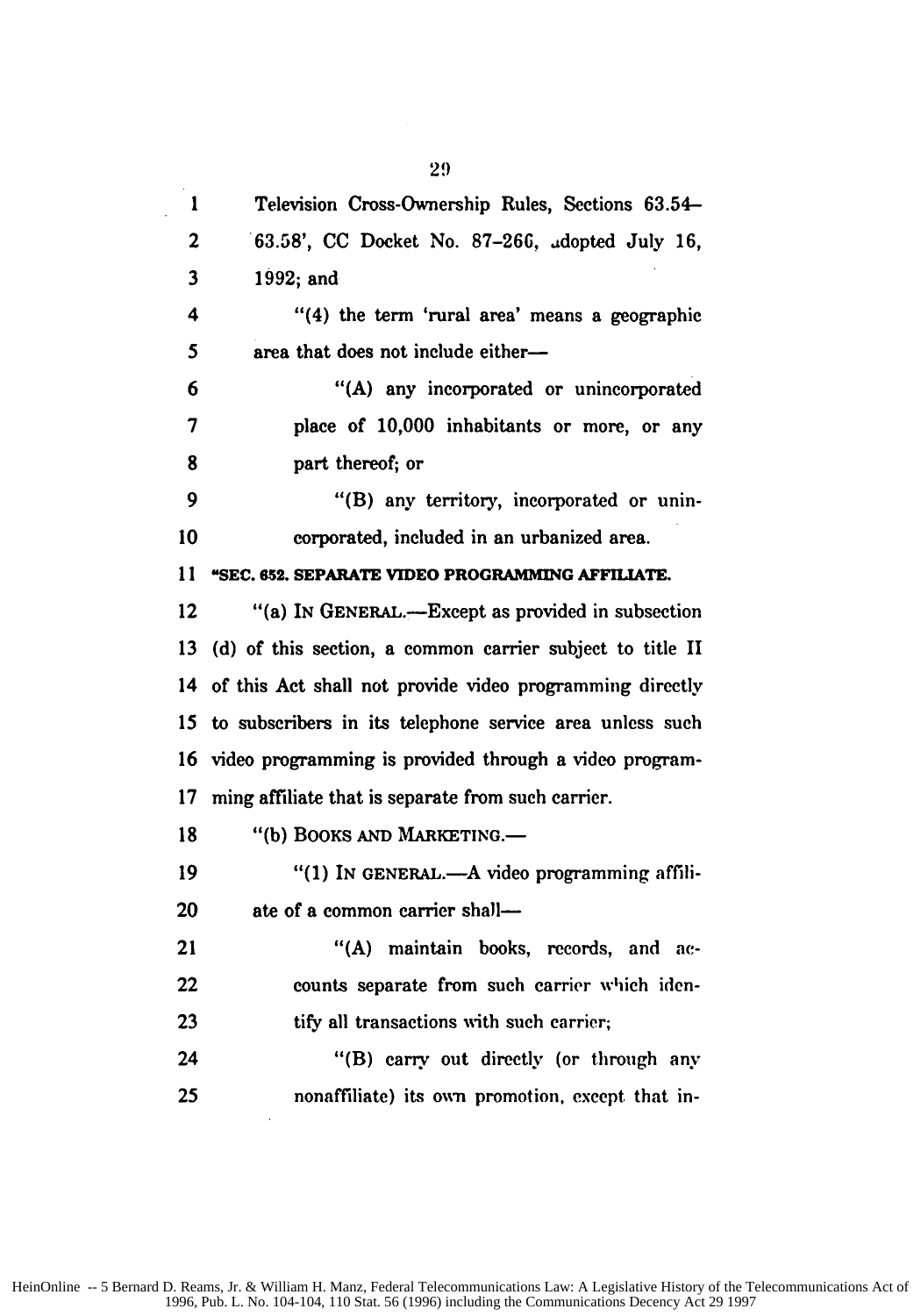**stitutional advertising carried out. by such car-rier** shall be permitted so long as each party 3 bears its pro rata share of the costs; and **"(C)** not own real or personal property **in** common with such carrier. "(2) **INBOUND TELEMARKETING.**-Notwith-standing paragraph (1)(B), a common carrier may provide inbound telemarketing or referral services related to the provision of video programming by a video programming affiliate of such carrier. **If** such **Services are provided to a video programming affili-**12 ate, such services shall be made available to any video programmer or cable operator on request, on 14 nondiscriminatory terms, at compensatory prices, **and subject to regulations of the Commission to en-**16 sure that the carrier's method of providing telemarketing or referral and its price stncture **do** not competitively disadvantage any video program-mer or cable operator, regardless of size, including 20 those which do not use the carrier's telemarketing 21 services. 22 "(3) JOINT TELEMARKETING.-Notwithstand-

ing paragraph (1)(B), a common carrier inay peti-24 tion the Commission for permission to market video 25 programming directly, upon showing that a cable op-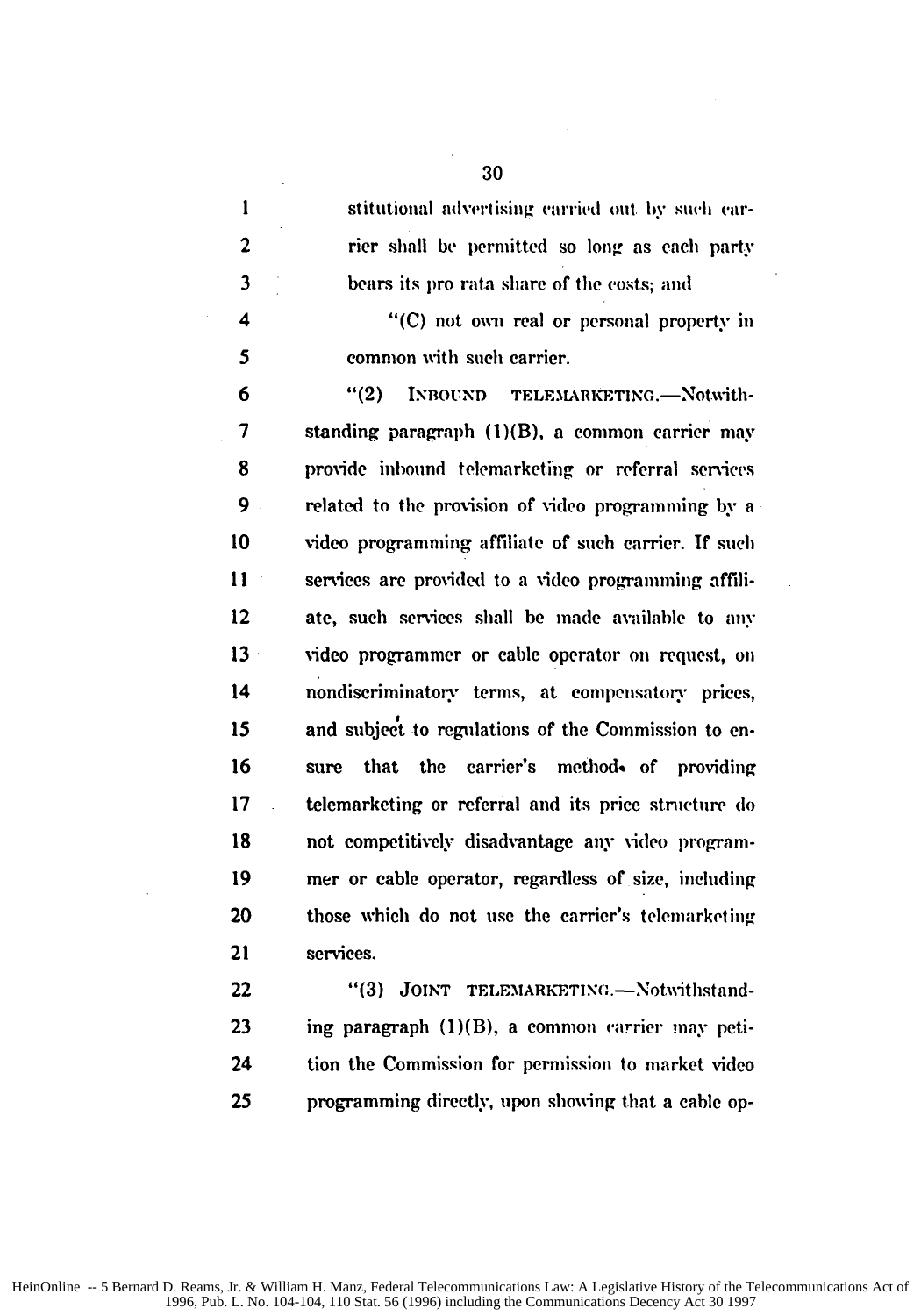1 crator or other entity directly or indircetly provides 2 telecommunications services **and** markets such serv-**3** ices jointly with xideo progranming services. Tile 4 common carrier shall specify the geographic region 5 covered by the petition. Any such petition shall be 6 frranted or denied within **180** da's. **7** "(c) BUSINE-SS **TRANSACTIONS** WITH CARRIER **SUB-8** .JECT TO REGUIATION.-Any contract, agreement, ar-9 rangement, or other manner of conducting business, **be-10** tween a common carrier and its video programming affili-11 ate, providing for-12 "(1) the sale, exchange, or leasing of property 13 between such affiliate and such carrier; 14 "(2) the furnishing of goods or services between 15 such affiliate and such carrier; or 16 "(3) the transfer to or use by such affiliate for 17 its benefit of any asset or resource of such carrier, **18** shall be pursuant to regulation prescribed by the Connis-19 sion, shall be on a fully compensatory and auditable basis, 20 shall be without cost to the telephone service ratepayers 21 of the carrier, shall be filed with the Commission, and 22 shall be in compliance with rules established **by** the Com-23 mission which will be sufficient to enable the Commission 24 to assess the compliance of any transaction. 25 "(d) **WAIVER.**-

31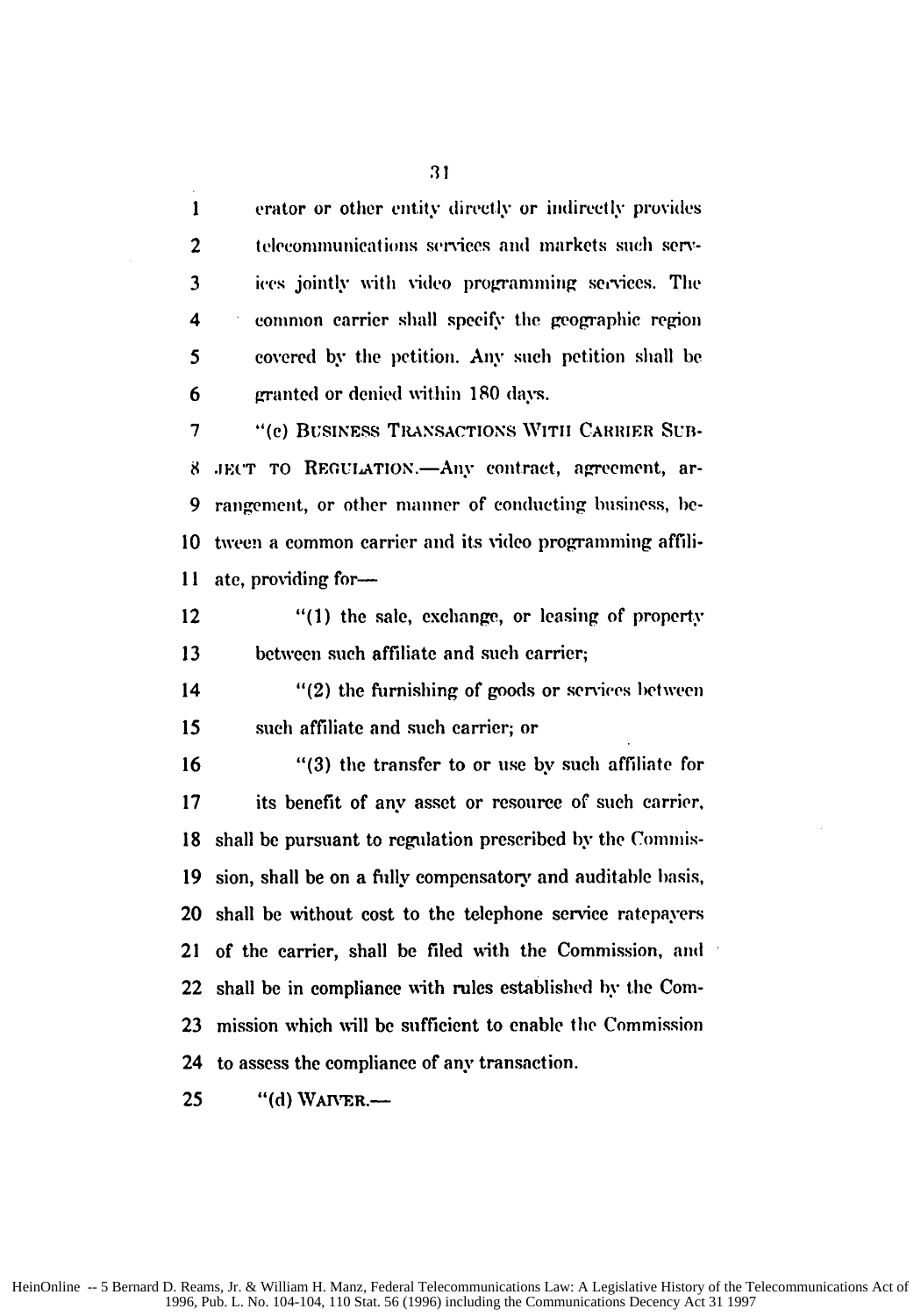| $\mathbf{I}$ | "(1) CRITERLA FOR WAIVER.-The Commission                  |
|--------------|-----------------------------------------------------------|
| $\mathbf{2}$ | may waive any of the requirements of this section         |
| 3            | for small or rural telephone companies, and may, be-      |
| 4            | ginning 5 years after the date of enactment of this       |
| 5            | section, waive such requirements for any common           |
| 6            | carrier, if the Commission determines, after notice       |
| 7            | and comment, that-                                        |
| 8            | "(A) such waiver will not affect the ability              |
| 9            | of the Commission to ensure that all video pro-           |
| 10           | gramming activity is carried out without any              |
| 11           | support from telephone ratepayers;                        |
| 12           | "(B) the interests of telephone ratepayers                |
| 13           | or cable subscribers will not be harmed if such           |
| 14           | waiver is granted; and                                    |
| 15           | "(C) such waiver otherwise is in the public               |
| 16           | interest.                                                 |
| 17           | "(2) DEADLINE FOR ACTION.—The Commission                  |
| 18           | shall act to approve or disapprove a waiver applica-      |
| 19           | tion within 180 days after the date it is filed.          |
| 20           | "SEC. 653. ESTABLISHMENT OF VIDEO PLATFORM.               |
| 21           | "(a) COMMON CARRIER OBLIGATIONS.-Any com-                 |
| 22           | mon carrier subject to title II of this Act and that pro- |
| 23           | vides, through a video programming affiliate, video pro-  |
| 24           | gramming directly to subscribers in its telephone service |
| 25           | area, shall establish a video platform. The Commission,   |

 $\ddot{\phantom{a}}$ 

 $\overline{a}$ 

 $\bar{z}$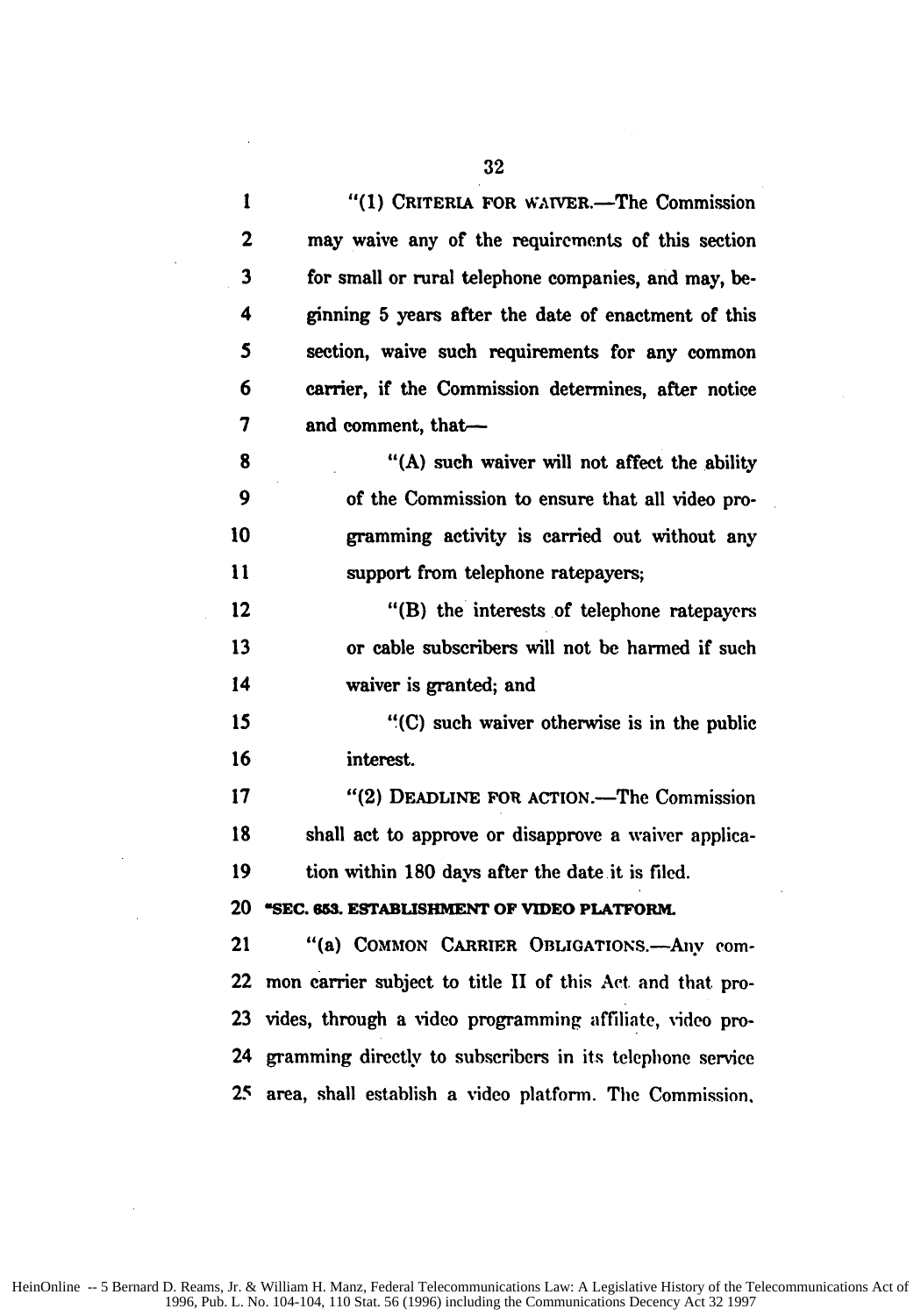**1** together with the States, shall establish regulations to pro-2 hibit a carrier from discriminating in favor of its video 3 programming affiliate in providing access to such platform 4 or with regard to rates, terms, and conditions for access **5** to such platform. The Commission shall take final action 6 on any application under section 214 seeking authority to 7 establish a video platform within one year after the date **8** such application is filed.

9 "(b) COMMISSION STUDY.-The Commission shall **10** conduct a study of whether it is in the public interest to 11 extend the requirements of subsection (a) to cable opera-12 tors in lieu of the requirements of section 612. The Com-**13** mission shall submit to the Congress a report on the re-14 sults of such study not later than 2 years after the date **15** of enactment of this section.

16 **\*SEC. 654. PROVISION OF AFFILIATED VMEO PROGRAM** 17 **rMIG.**

18 "(a) LIMITATION.-A common carrier which pro-19 vides, through its video programming affiliate, affiliated 20 video programming directly to subscribers in its telephone 21 service area, shall make available such capacity as is re-22 **quested by** unaffiliated video program providers **upon** rea-**23** sonablc notice. **A** common carrier shall not he required 24 under this subsection to provide more than **75** percent of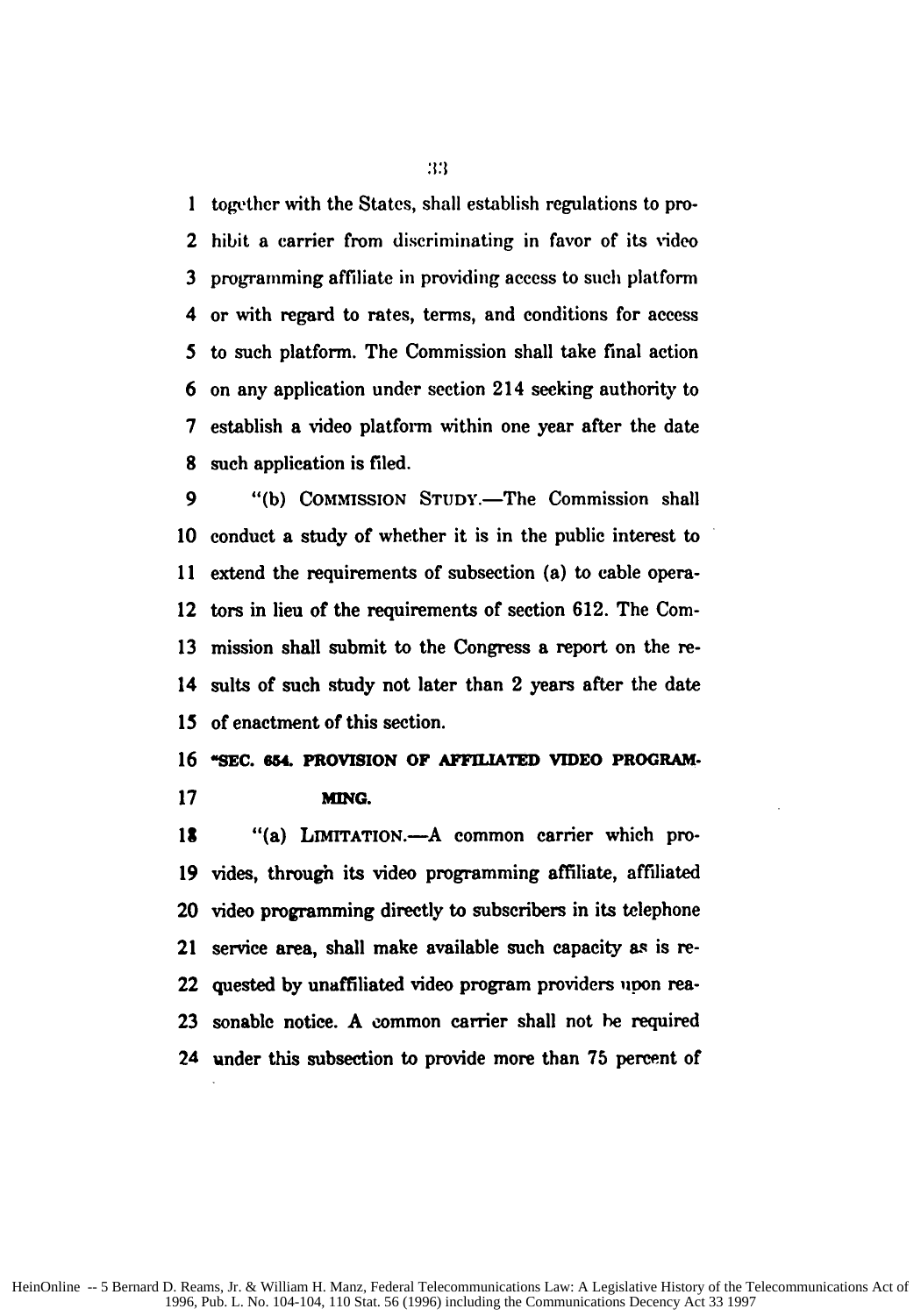1 the equipped capacity of its video platform to unaffiliated 2 video program providers.

**3** "(b) EVALUATION BY COMMISSION.-The Commis-4 sion shall, not later than 2 years after the date of enact-**5** ment of this part, evaluate the effect of subsection (a) on 6 the video programming marketplace and, on the basis of 7 that evaluation, make recommendations to Congress con-**8** cerning appropriate modifications, if any, to subsection **9** (a).

10 "(c) BROADCAST SIGNAL CARRIAGE EXCLUDED.-**11** The carriage of local broadcast signals pursuant to section 12 614 shall not constitute the provision of affiliated video **13** programming for purposes of subsection (a).

14 **"(d)** TERMINATION.---Subsection (a) shall cease to be **15** effective five years after the date of enactment of this part. **16 "SEC. 655.** PROHIBITION **OF CROSS-SUBSIDIZATION.**

**17** "(a) **COMMON** CARRIER PROHIBITIONS.-The Cor-**18** mission shall prescribe regulations to prohibit a common 19 carrier from engaging in any practice that results in the 20 inclusion in rates for telephone exchange service of any 21 operating expenses, costs, depreciation charges, capital in-22 vestments, or other expenses associated with the provision **23** of video programming by the common carrier or its video 24 programming affiliate.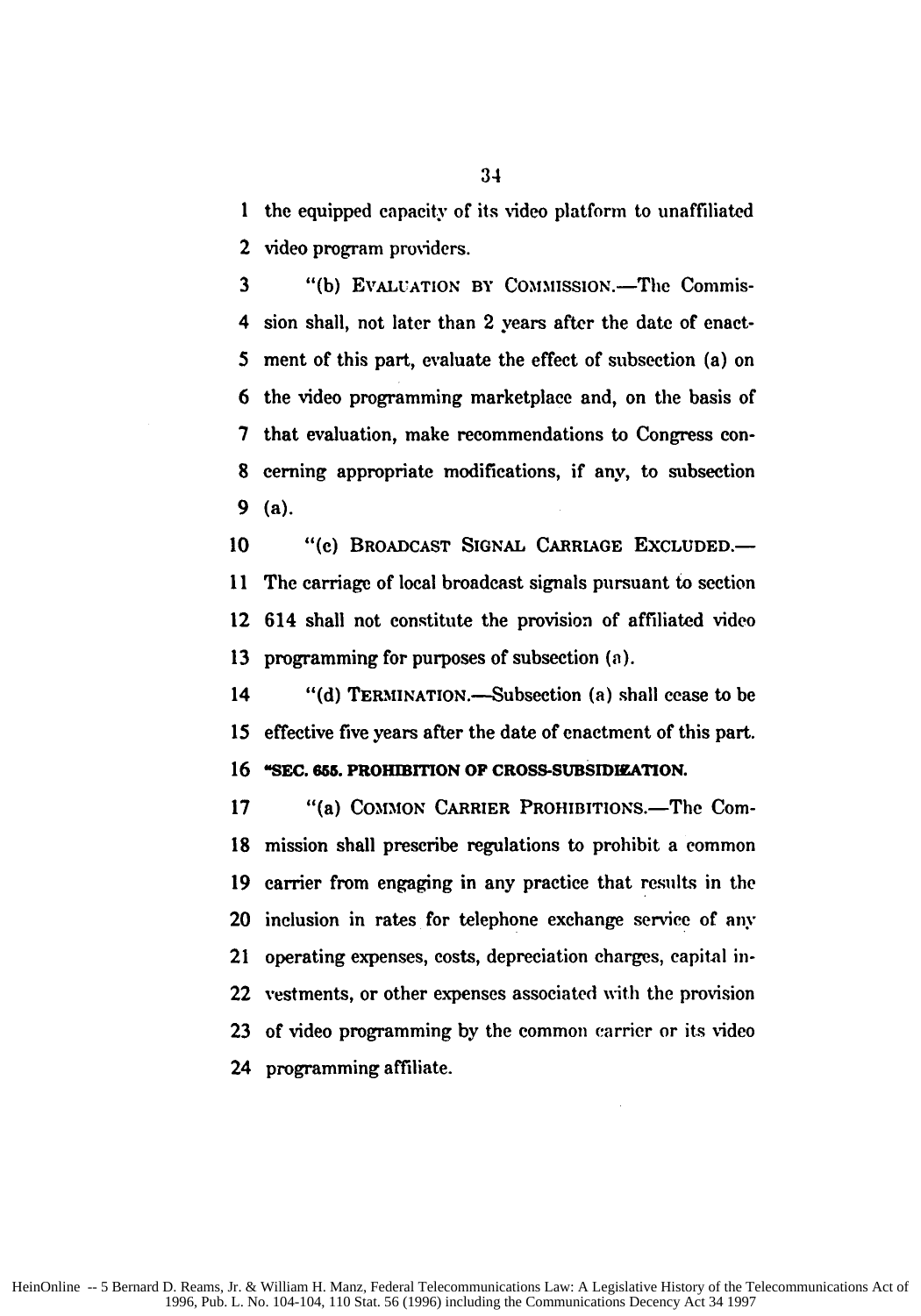1 "(b) CABLE OPERATOR PROHIBITIONS.—The Com-2 mission shall prescribe regulations to prohibit a cable op-3 erator from engaging in any practice that results in the 4 inclusion in rates for cable service of any operating ex-5 pcnses, costs, depreciation charges, capital investments, or 6 other expenses associated with the provision of tele-**7** communications service **by** the cable operator or its tele-**8** communications service affiliate.

**9 "SEC. 656. PROHIBITION ON BUYOUTS.** 

"(a) **GENERAL** PROIIIBITION.-No common carrier that provides telephone exchange service, nor any entity 12 owned **by** or under common ownership or control with such carrier, may purchase or otherwise obtain control over any 14 cable system that is located within its telephone service area and is owned **by** an unaffiliated person.

16 "(b) EXCEPTIONS.—Notwithstanding subsection (a), 17 a common carrier may-

**18 "(1)** obtain a controlling interest in, or form a **19** joint venture or other partnership with, a cable **sys-**20 tem that serves a rural area;

21 "(2) obtain a controlling interest in, or form a 22 joint venture or other partnership with, a cable sys-23 tem or systems, if such systems in **the** aggregate 24 serve less than 10 percent of the households in the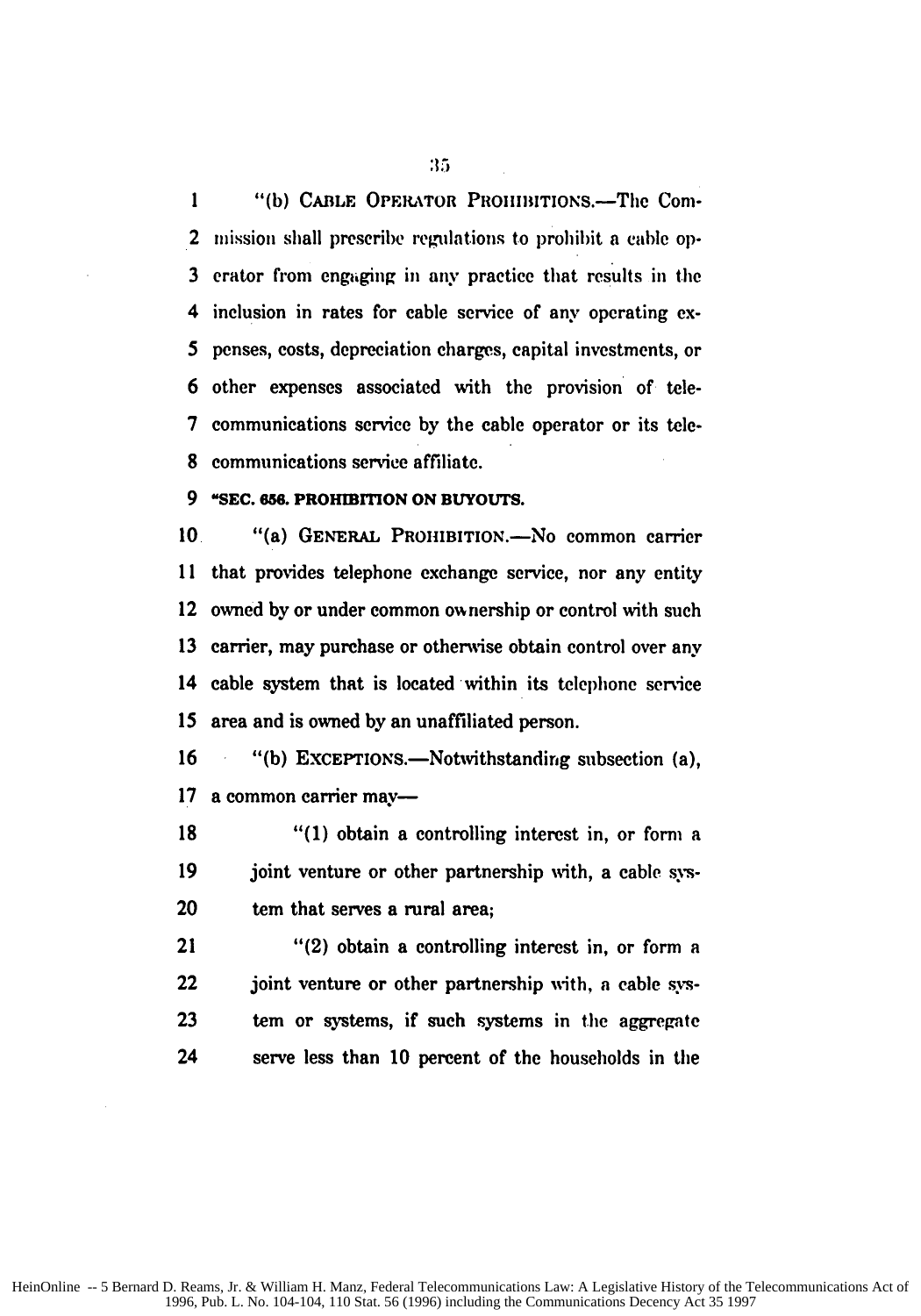| 1  | telephone service area of such carrier and its affili- |
|----|--------------------------------------------------------|
| 2  | ated common carriers; or                               |
| 3  | "(3) acquire the use of that part of the trans-        |
| 4  | mission facilities of such a cable system extending    |
| 5  | from the last multi-user terminal to the premises of   |
| 6  | the end user if such use is reasonably limited in      |
| 7  | scope and duration.                                    |
| 8  | "(c) $WAVER$ —                                         |
| 9  | "(1) CRITERIA FOR WAIVER.—The Commission               |
| 10 | may waive the restrictions in subsection (a) of this   |
| 11 | section only upon a showing by the applicant that-     |
| 12 | "(A) because of the nature of the market               |
| 13 | served by the cable system concerned—                  |
| 14 | "(i) the incumbent cable operator                      |
| 15 | would be subjected to undue economic dis-              |
| 16 | tress by the enforcement, of such sub-                 |
| 17 | section; or                                            |
| 18 | "(ii) the cable system would not be                    |
| 19 | economically viable if such subsection were            |
| 20 | enforced; and                                          |
| 21 | "(B) the local franchising authority ap-               |
| 22 | proves of such waiver.                                 |
| 23 | "(2) DEADLINE FOR ACTION.—The Commission               |
| 24 | shall act to approve or disapprove a waiver applica-   |
| 25 | tion within 180 days after the date it is filed.       |

 $\bar{z}$ 

**36**

÷,

 $\bar{z}$ 

 $\langle$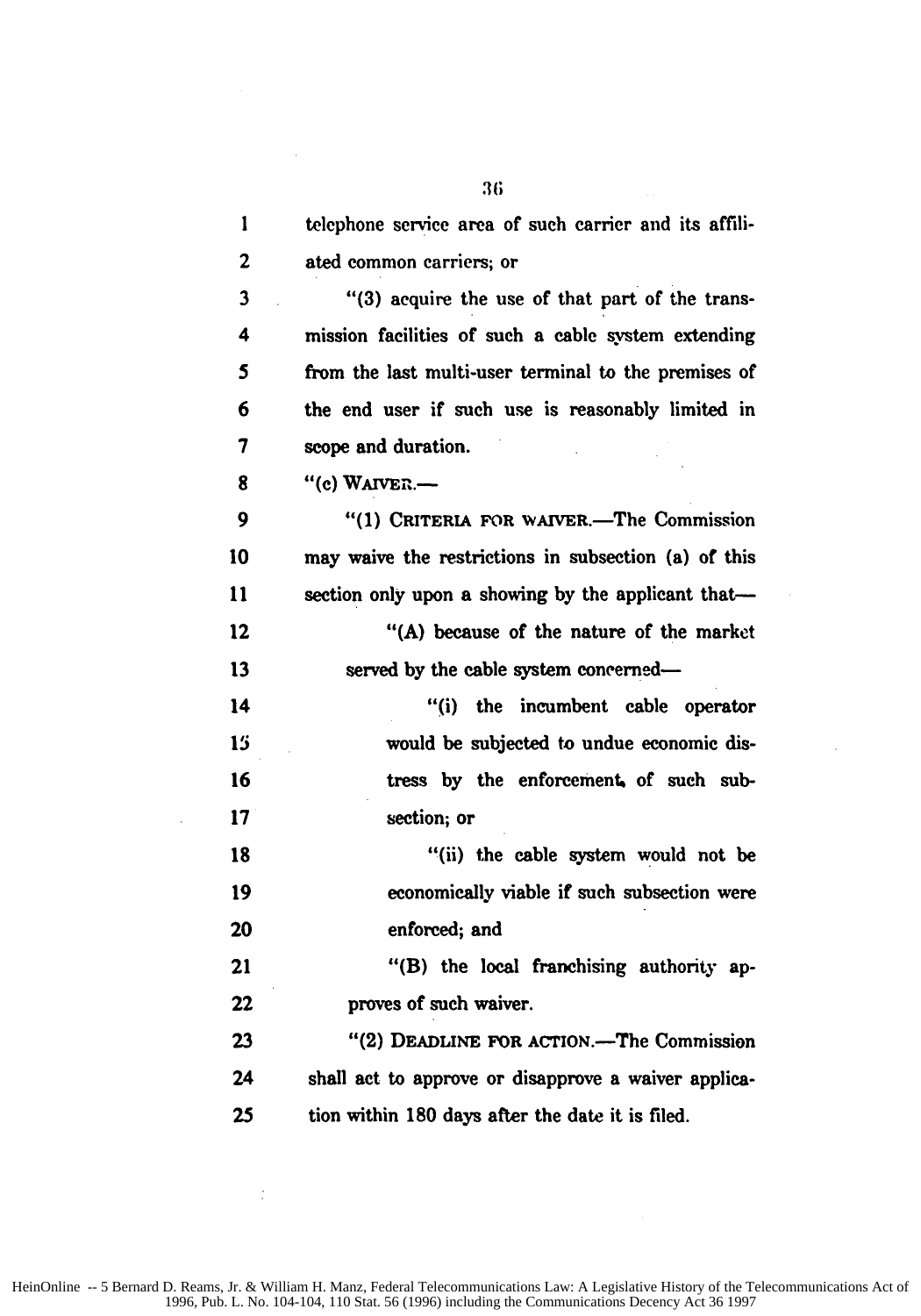$\mathbf{I}$ "SEC. 657. PENALTIES.

"If the Commission finds that any common carrier  $\overline{2}$  $\mathbf{3}$ has knowingly violated any provision of this part, the  $\overline{\mathbf{A}}$ Commission shall assess such fines and penalties as it 5 deems appropriate pursuant to title  $V$  of this Act.

#### 6 "SEC. 658. CONSUMER PROTECTION.

7 "(a) JOINT BOARD REQUIRED.-The Commission shall, within 30 days after the date of enactment of this 8 9 part, convene a Federal-State Joint Board under the pro-10 visions of section  $410(c)$  for the purpose of establishing 11 the practices, classifications, and regulations as may be necessary to ensure proper jurisdictional separation and  $12<sup>2</sup>$ 13 allocation of the costs of establishing and providing a video 14 platform and allocations of those costs between regulated 15 and unregulated services, including affiliated video pro-16 gramming. The Board shall issue its recommendations to the Commission within 270 days after the date of enact- $17$ 18 ment of this part.

19 "(b) COMMISSION REGULATIONS REQUIRED.-The 20 Commission, with respect to interstate switched access service, and the States, with respect to telephone exchange 21 22 service and intrastate interexchange service, shall, within 23 one year after the date of the enactment of this part, es-24 tablish such rules and regulations as may be necessary to 25 implement section 655.

 $37$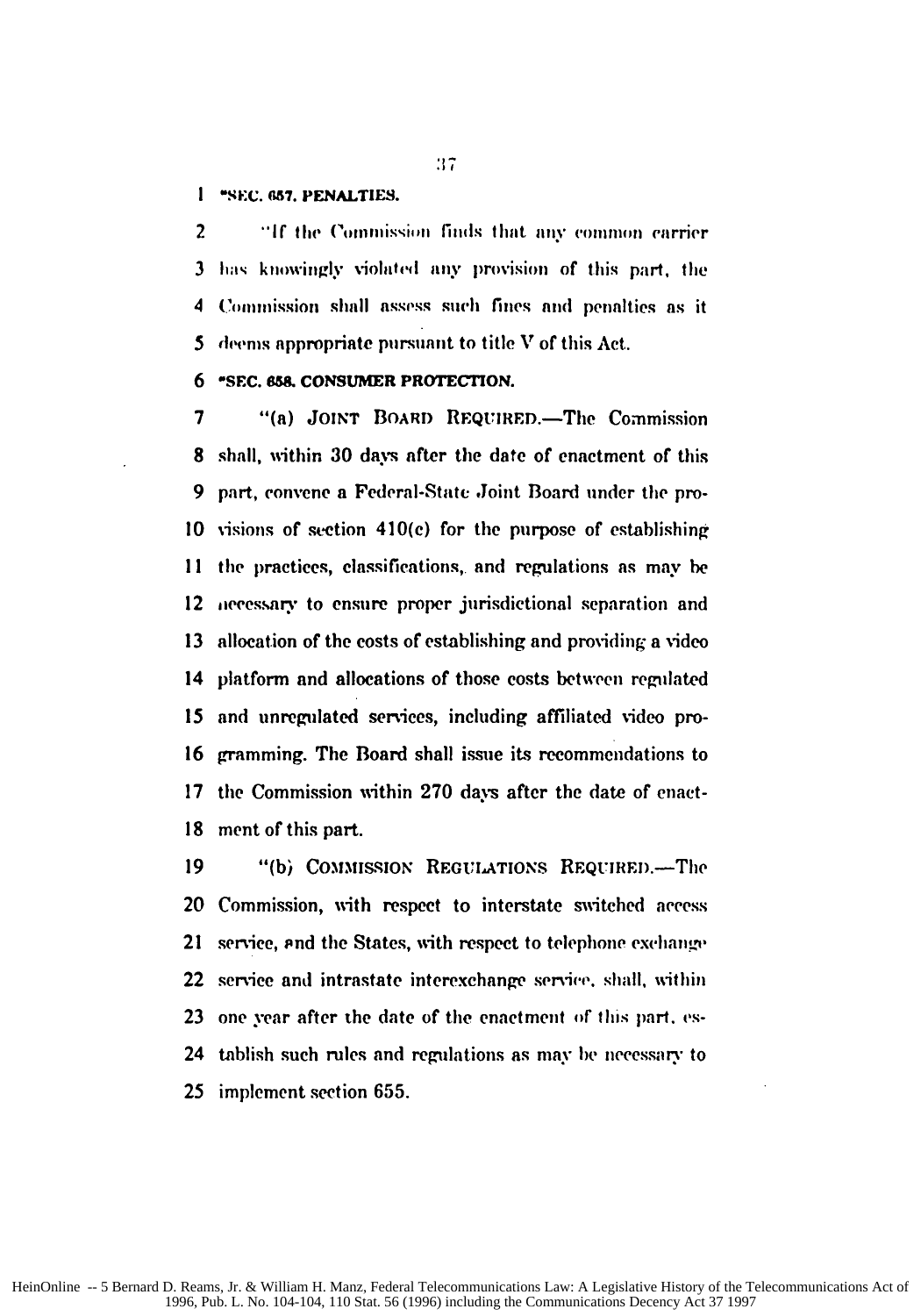**1 • "(c) NO EFFECT ON CARRIER REGULATION AU-**2 THORITY.—Nothing in this section shall be construed to 3 limit or supersede the authority of any State or the Com-4 mission with respect to the allocation of costs associated *5* with intrastate or interstate communication services. **6 "SEC. 659. APPLICABILITY OF FRANCHISE AND OTHER RE-7 QUREMENTS. 8** "(a) IN GENERAL.—Except as provided in subsection **9 (b)- 10** "(1) the provisions of part II and sections 628, **11** 631 and 632 of this title, and section 325 of title 12 III, shall apply, and **13** "(2) the provisions of parts III and W, (other 14 than sections **628, 631,** and 632) of this title shall **15** not apply, 16 to any video piatform established by a common carrier in **17** accordance with the requirements of this part. 18 "(b) IMPLEMENTATION OF REQUIREMENTS.-19 "(1) REGULATIONS.—The Commission shall 20 prescribe regulations to ensure that a video pro-21 gramming affiliate of a common carrier shall estab-22 lish a video platform under this part that provides 23 (A) capacity for public, educational, and govern-24 mental use, (B) capacity for commercial use, (C) 25 carriage of commercial and non-commercial broad-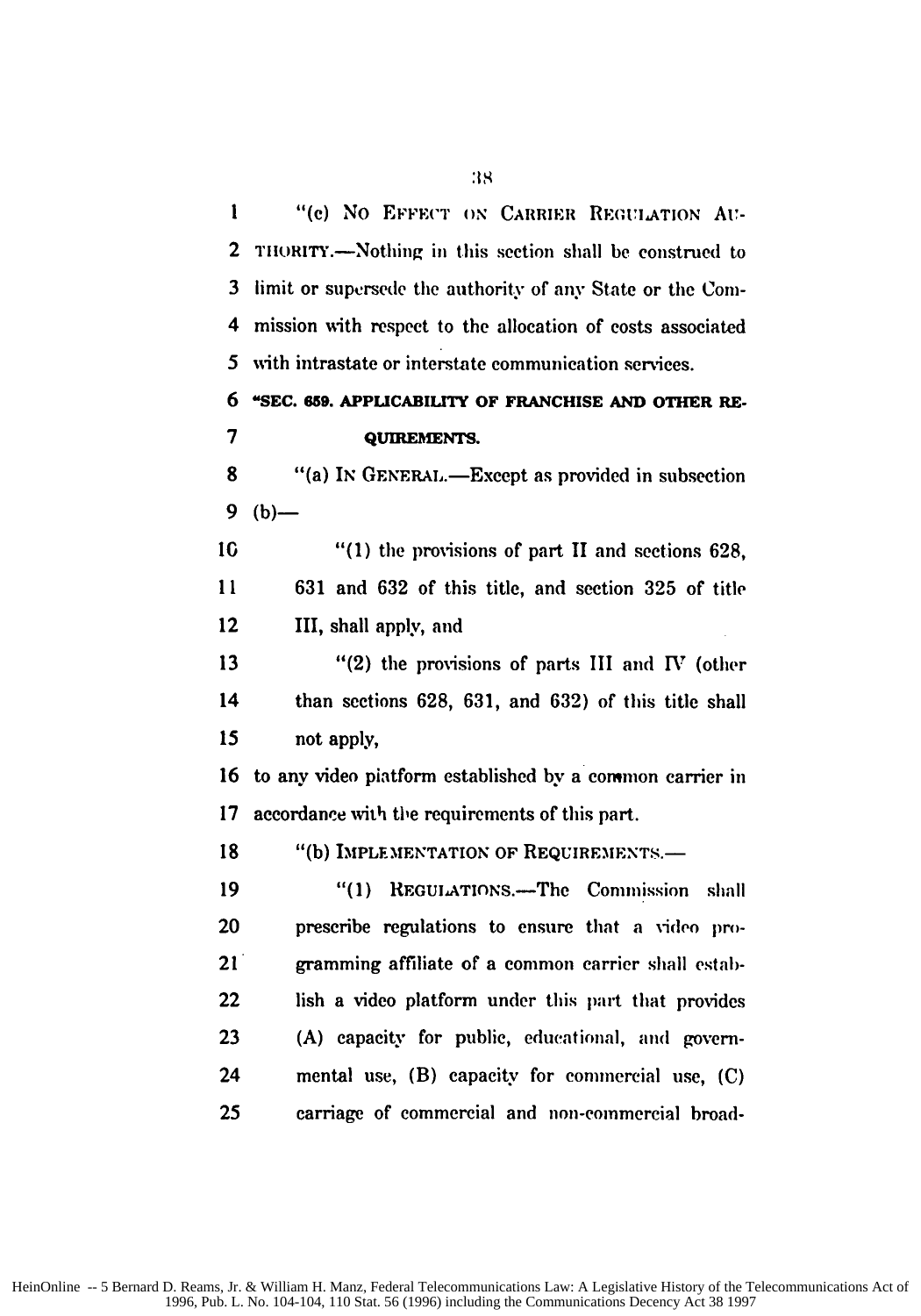| $\mathbf{1}$            | east television stations, and (D) an opportunity for  |
|-------------------------|-------------------------------------------------------|
| $\overline{2}$          | commercial broadcast stations to choose between       |
| $\overline{\mathbf{3}}$ | mandatory carriage and reimbursement<br>for           |
| $\overline{\mathbf{4}}$ | retransmission of the signal of such station. In pre- |
| 5                       | seribing such regulations, the Commission shall im-   |
| 6                       | pose obligations that are no greater or lesser than   |
| 7                       | the obligations contained in the provisions described |
| 8                       | in subsection $(a)(1)$ of this section.               |

 $9$  "(2) FEES.—A video programming affiliate of **10** any common carrier that establishes a video plat-**11** form under this part shall be subject to the payment 12 of fees imposed by a local franchising authority, in 13 lieu of the fees required under section 622. The rate 14 at which such fees are imposed shall not exceed the 15 rate at which franchise fees are imposed on any 16 cable operator transmitting video programming in **17** the same service area.

### **18 "SEC. 660. RURAL AREA EXEMPTION.**

19 "The provisions of sections 652, 653, 654, and 656 20 shall not apply to video programming provided in a rural 21 area by a common carrier that provides telephone ex-22 change service in the same area.".

 $\circ$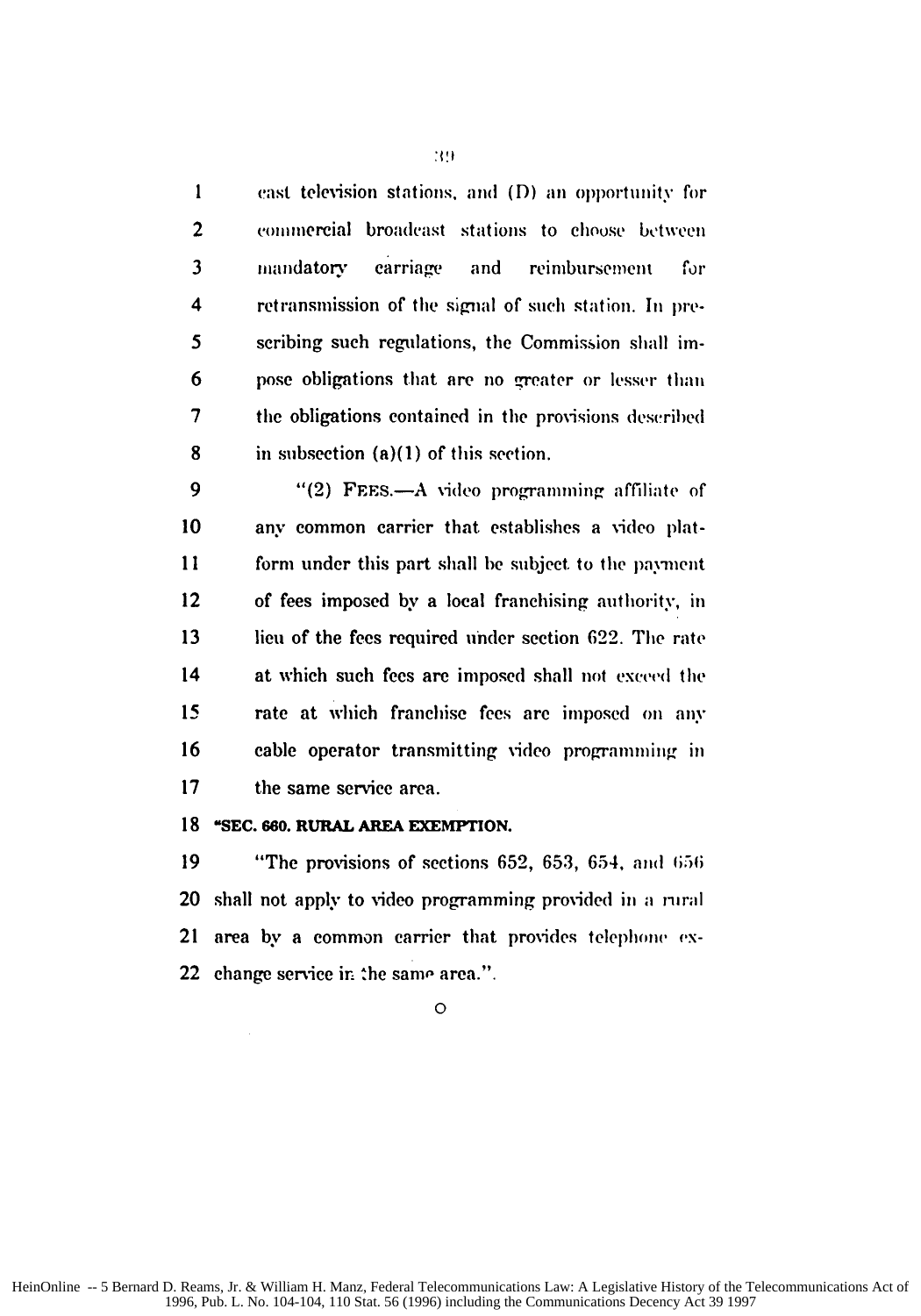HeinOnline -- 5 Bernard D. Reams, Jr. & William H. Manz, Federal Telecommunications Law: A Legislative History of the Telecommunications Act of 1996, Pub. L. No. 104-104, 110 Stat. 56 (1996) including the Communications Decency Act 40 1997

 $\mathcal{A}^{\mathcal{A}}$ 

 $\hat{\mathbf{v}}$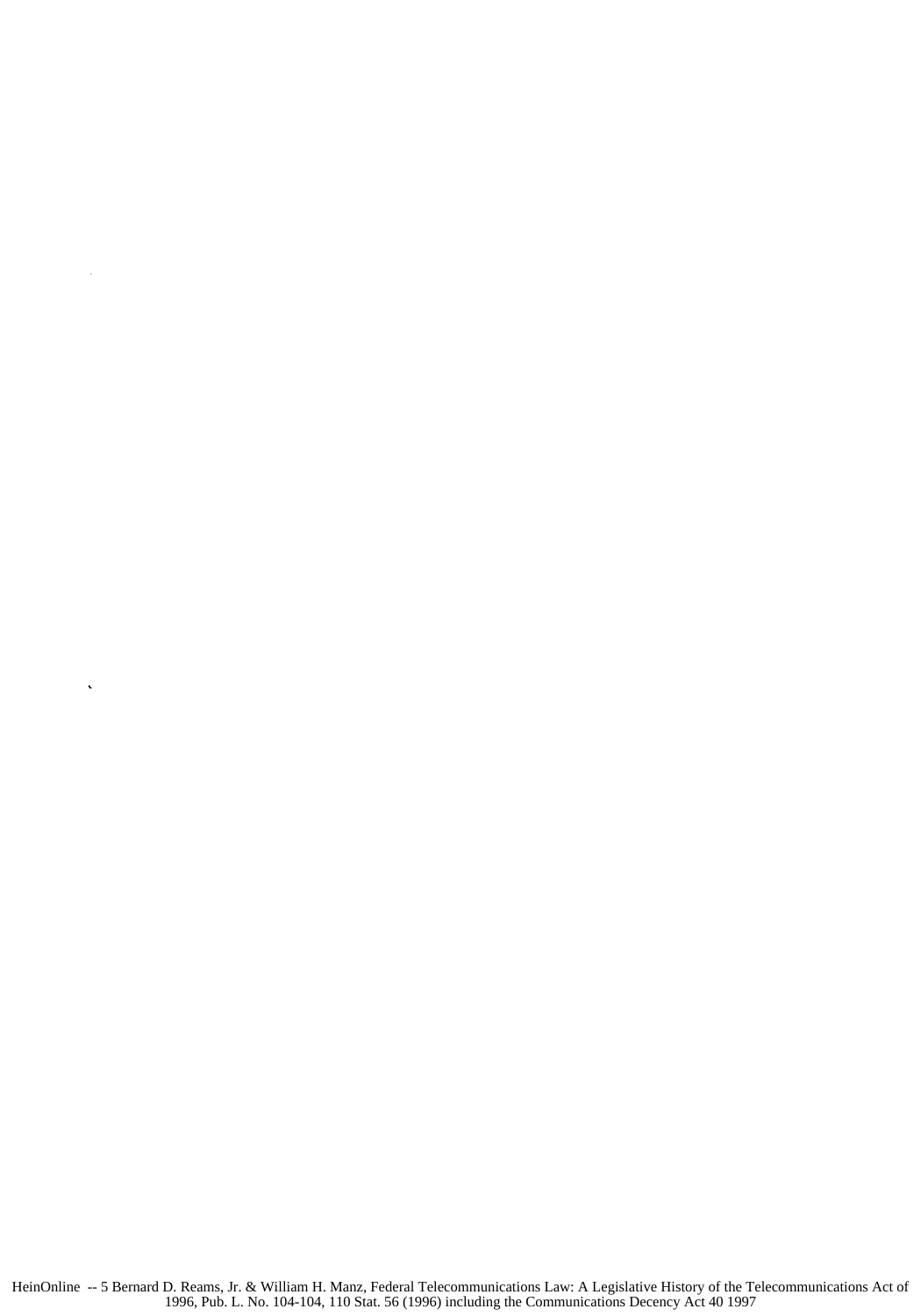# Document No. 114